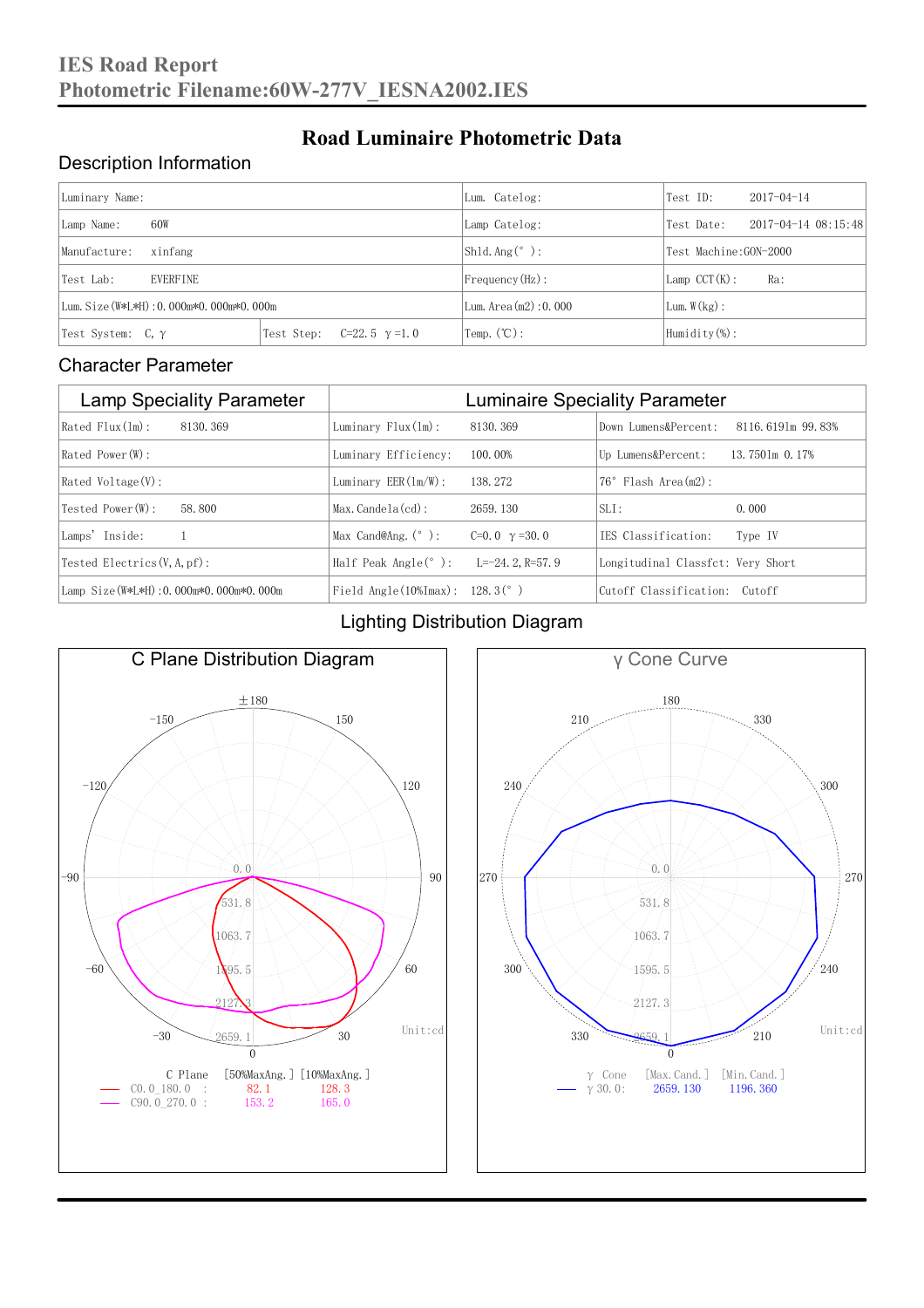### **2D Plane Light Intensity Distribution Curve**

| Lum. Name:           | Lum.Catelog:          | $Test ID: 2017-04-14$          |
|----------------------|-----------------------|--------------------------------|
| Lamp Name: 60W       | Lamp Catelog:         | Test Lab: EVERFINE             |
| Manufacture: xinfang | Test Machine:GON-2000 | Test Date: 2017-04-14 08:15:48 |

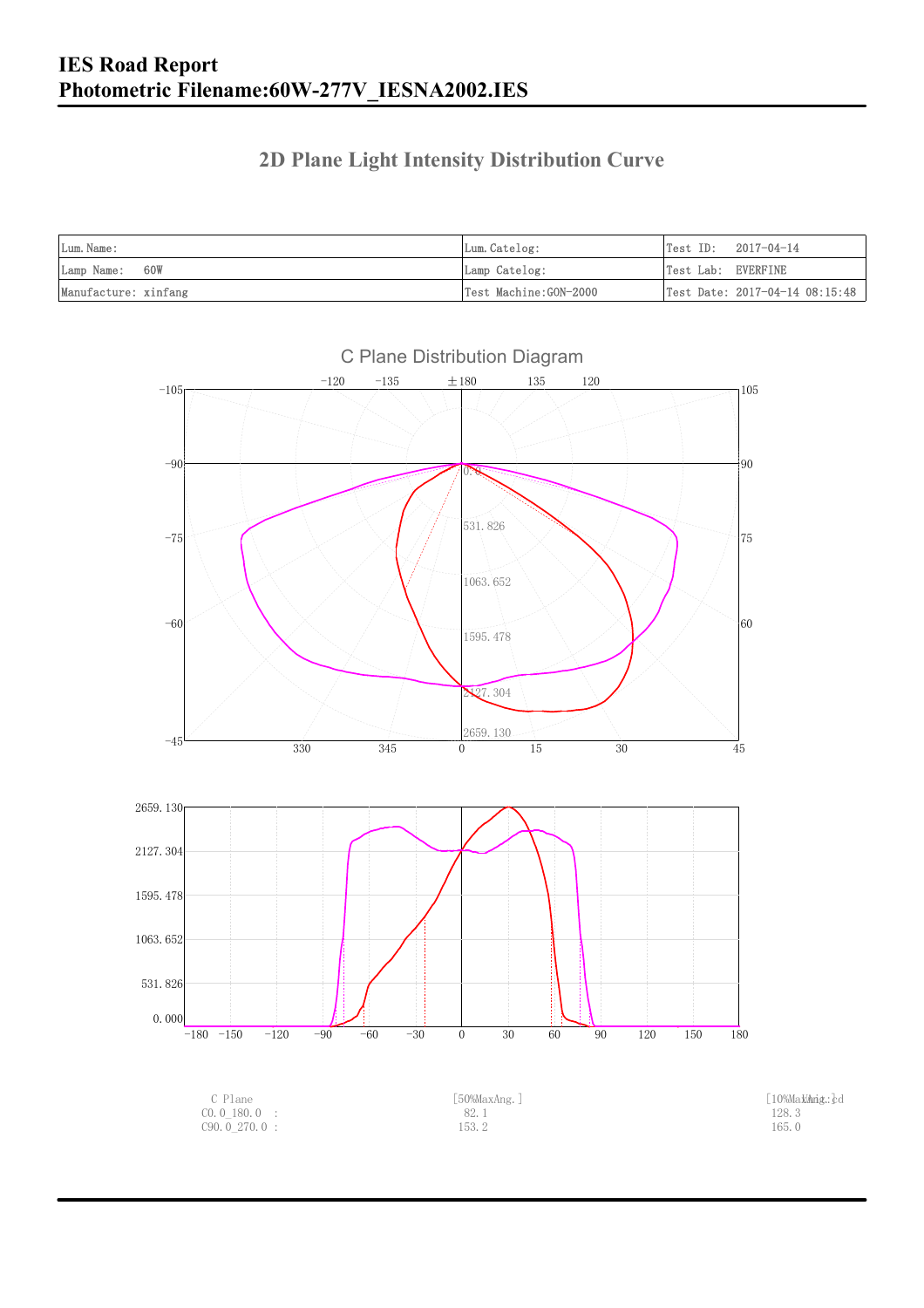### **3D Light Intensity Distribution Modal**

| Lum. Name:           | Lum.Catelog:          | $\textsf{Test ID:} \quad 2017-04-14$ |
|----------------------|-----------------------|--------------------------------------|
| 60W<br>Lamp Name:    | Lamp Catelog:         | Test Lab: EVERFINE                   |
| Manufacture: xinfang | Test Machine:GON-2000 | Test Date: 2017-04-14 08:15:48       |

#### 3D Light Intensity Distribution Modal

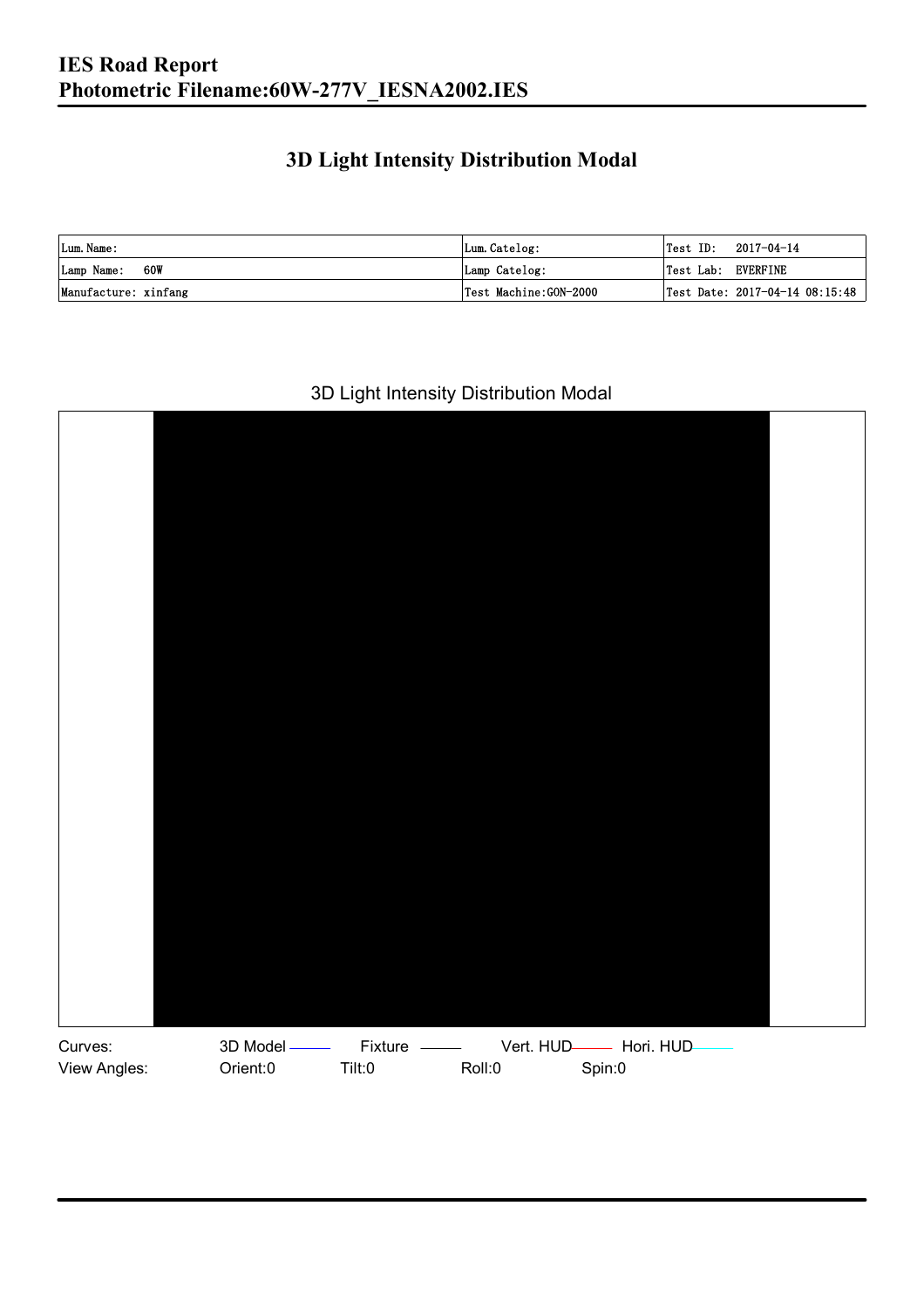## **Zonal Flux Tabulation**

| Zone $(\gamma)$ | Zone Flux     | Sums Flux | Zone%Lamp | Sums%Lamp | $\text{Zone}(\gamma)$ | Zone Flux | Sums Flux | Zone%Lamp            | Sums%Lamp |
|-----------------|---------------|-----------|-----------|-----------|-----------------------|-----------|-----------|----------------------|-----------|
|                 | $(\text{lm})$ | (1m)      |           |           |                       | (1m)      | (1m)      |                      |           |
| $0.0-1.0$       | 2.04          | 2.04      | 0.03      | 0.03      | $45.0 - 46.0$         | 148.60    | 148.60    | 1.83                 | 1.83      |
| $1.0 - 2.0$     | 6.13          | 8.17      | 0.08      | 0.10      | 46.0-47.0             | 150.00    | 298.60    | 1.84                 | 3.67      |
| $2.0 - 3.0$     | 10.20         | 18.37     | 0.13      | 0.23      | 47.0-48.0             | 151.24    | 449.84    | 1.86                 | 5.53      |
| $3.0 - 4.0$     | 14.26         | 32.63     | 0.18      | 0.40      | 48.0-49.0             | 152.28    | 602.12    | 1.87                 | 7.41      |
| $4.0 - 5.0$     | 18.29         | 50.92     | 0.22      | 0.63      | 49.0 $-50.0$          | 153.10    | 755.21    | 1.88                 | 9.29      |
| $5.0 - 6.0$     | 22.30         | 73.22     | 0.27      | 0.90      | $50.0 - 51.0$         | 153.73    | 908.95    | 1.89                 | 11.18     |
| $6.0 - 7.0$     | 26.28         | 99.49     | 0.32      | 1.22      | $51.0 - 52.0$         | 154.19    | 1063.14   | 1.90                 | 13.08     |
| $7.0 - 8.0$     | 30.22         | 129.71    | 0.37      | 1.60      | $52.0 - 53.0$         | 154.44    | 1217.58   | 1.90                 | 14.98     |
| $8.0 - 9.0$     | 34.13         | 163.84    | 0.42      | 2.02      | $53.0 - 54.0$         | 154.44    | 1372.02   | 1.90                 | 16.88     |
| $9.0 - 10.0$    | 38.00         | 201.83    | 0.47      | 2.48      | $54.0 - 55.0$         | 154.19    | 1526.21   | 1.90                 | 18.77     |
| $10.0 - 11.0$   | 41.83         | 243.66    | 0.51      | 3.00      | $55.0 - 56.0$         | 153.63    | 1679.84   | 1.89                 | 20.66     |
| $11.0 - 12.0$   | 45.63         | 289.29    | 0.56      | 3.56      | $56.0 - 57.0$         | 152.76    | 1832.60   | 1.88                 | 22.54     |
| $12.0 - 13.0$   | 49.39         | 338.68    | 0.61      | 4.17      | $57.0 - 58.0$         | 151.48    | 1984.08   | 1.86                 | 24.40     |
| $13.0 - 14.0$   | 53.12         | 391.80    | 0.65      | 4.82      | $58.0 - 59.0$         | 149.70    | 2133.78   | 1.84                 | 26.24     |
| $14.0 - 15.0$   | 56.81         | 448.61    | 0.70      | 5.52      | $59.0 - 60.0$         | 147.41    | 2281.19   | 1.81                 | 28.06     |
| $15.0 - 16.0$   | 60.49         | 509.10    | 0.74      | 6.26      | $60.0 - 61.0$         | 144.62    | 2425.81   | 1.78                 | 29.84     |
| $16.0 - 17.0$   | 64.15         | 573.26    | 0.79      | 7.05      | $61.0 - 62.0$         | 141.36    | 2567.18   | 1.74                 | 31.58     |
| $17.0 - 18.0$   | 67.81         | 641.06    | 0.83      | 7.88      | $62.0 - 63.0$         | 137.60    | 2704.78   | 1.69                 | 33.27     |
| $18.0 - 19.0$   | 71.46         | 712.52    | 0.88      | 8.76      | $63.0 - 64.0$         | 133.45    | 2838.23   | 1.64                 | 34.91     |
| $19.0 - 20.0$   | 75.10         | 787.62    | 0.92      | 9.69      | $64.0 - 65.0$         | 129.13    | 2967.36   | 1.59                 | 36.50     |
| $20.0 - 21.0$   | 78.74         | 866.36    | 0.97      | 10.66     | $65.0 - 66.0$         | 124.89    | 3092.25   | 1.54                 | 38.03     |
| $21.0 - 22.0$   | 82.37         | 948.74    | 1.01      | 11.67     | $66.0 - 67.0$         | 120.81    | 3213.05   | 1.49                 | 39.52     |
| $22.0 - 23.0$   | 85.98         | 1034.72   | 1.06      | 12.73     | $67.0 - 68.0$         | 116.85    | 3329.90   | 1.44                 | 40.96     |
| $23.0 - 24.0$   | 89.56         | 1124.28   | 1.10      | 13.83     | $68.0 - 69.0$         | 113.21    | 3443.11   | 1.39                 | 42.35     |
| $24.0 - 25.0$   | 93.11         | 1217.38   | 1.15      | 14.97     | 69.0-70.0             | 109.62    | 3552.73   | 1.35                 | 43.70     |
| $25.0 - 26.0$   | 96.62         | 1314.00   | 1.19      | 16.16     | $70.0 - 71.0$         | 105.66    | 3658.38   | 1.30                 | 45.00     |
| $26.0 - 27.0$   | 100.10        | 1414.10   | 1.23      | 17.39     | $71.0 - 72.0$         | 101.36    | 3759.74   | 1.25                 | 46.24     |
| $27.0 - 28.0$   | 103.52        | 1517.62   | 1.27      | 18.67     | $72.0 - 73.0$         | 96.73     | 3856.48   | 1.19                 | 47.43     |
| $28.0 - 29.0$   | 106.89        | 1624.51   | 1.31      | 19.98     | $73.0 - 74.0$         | 91.62     | 3948.10   | 1.13                 | 48.56     |
| 29.0-30.0       | 110.18        | 1734.69   | 1.36      | 21.34     | 74.0-75.0             | 85.41     | 4033.51   | $1.\,\allowbreak 05$ | 49.61     |
| $30.0 - 31.0$   | 113.39        | 1848.08   | 1.39      | 22.73     | $75.0 - 76.0$         | 77.17     | 4110.68   | 0.95                 | 50.56     |
| $31.0 - 32.0$   | 116.51        | 1964.59   | 1.43      | 24.16     | 76.0-77.0             | 67.37     | 4178.05   | 0.83                 | 51.39     |
| $32.0 - 33.0$   | 119.53        | 2084.11   | 1.47      | 25.63     | $77.0 - 78.0$         | 58.09     | 4236.14   | 0.71                 | 52.10     |
| $33.0 - 34.0$   | 122.46        | 2206.58   | 1.51      | 27.14     | 78.0-79.0             | 49.29     | 4285.43   | 0.61                 | 52.71     |
| $34.0 - 35.0$   | 125.32        | 2331.89   | 1.54      | 28.68     | 79.0-80.0             | 38.73     | 4324.16   | 0.48                 | 53.19     |
| $35.0 - 36.0$   | 128.04        | 2459.94   | 1.57      | 30.26     | $80.0 - 81.0$         | 28.31     | 4352.47   | 0.35                 | 53.53     |
| $36.0 - 37.0$   | 130.65        | 2590.59   | 1.61      | 31.86     | $81.0 - 82.0$         | 20.22     | 4372.69   | 0.25                 | 53.78     |
| $37.0 - 38.0$   | 133.14        | 2723.73   | 1.64      | 33.50     | $82.0 - 83.0$         | 13.69     | 4386.38   | 0.17                 | 53.95     |
| $38.0 - 39.0$   | 135.50        | 2859.22   | 1.67      | 35.17     | $83.0 - 84.0$         | 8.52      | 4394.90   | 0.10                 | 54.06     |
| $39.0 - 40.0$   | 137.73        | 2996.95   | 1.69      | 36.86     | 84.0-85.0             | 4.39      | 4399.29   | 0.05                 | 54.11     |
| $40.0 - 41.0$   | 139.82        | 3136.77   | 1.72      | 38.58     | 85.0-86.0             | 1.63      | 4400.92   | 0.02                 | 54.13     |
| $41.0 - 42.0$   | 141.77        | 3278.54   | 1.74      | 40.32     | $86.0 - 87.0$         | 0.52      | 4401.44   | 0.01                 | 54.14     |
| $42.0 - 43.0$   | 143.63        | 3422.17   | 1.77      | 42.09     | $87.0 - 88.0$         | 0.26      | 4401.70   | 0.00                 | 54.14     |
| $43.0 - 44.0$   | 145.40        | 3567.57   | 1.79      | 43.88     | 88.0-89.0             | 0.17      | 4401.87   | 0.00                 | 54.14     |
| $44.0 - 45.0$   | 147.06        | 3714.63   | 1.81      | 45.69     | $89.0 - 90.0$         | 0.12      | 4401.99   | 0.00                 | 54.14     |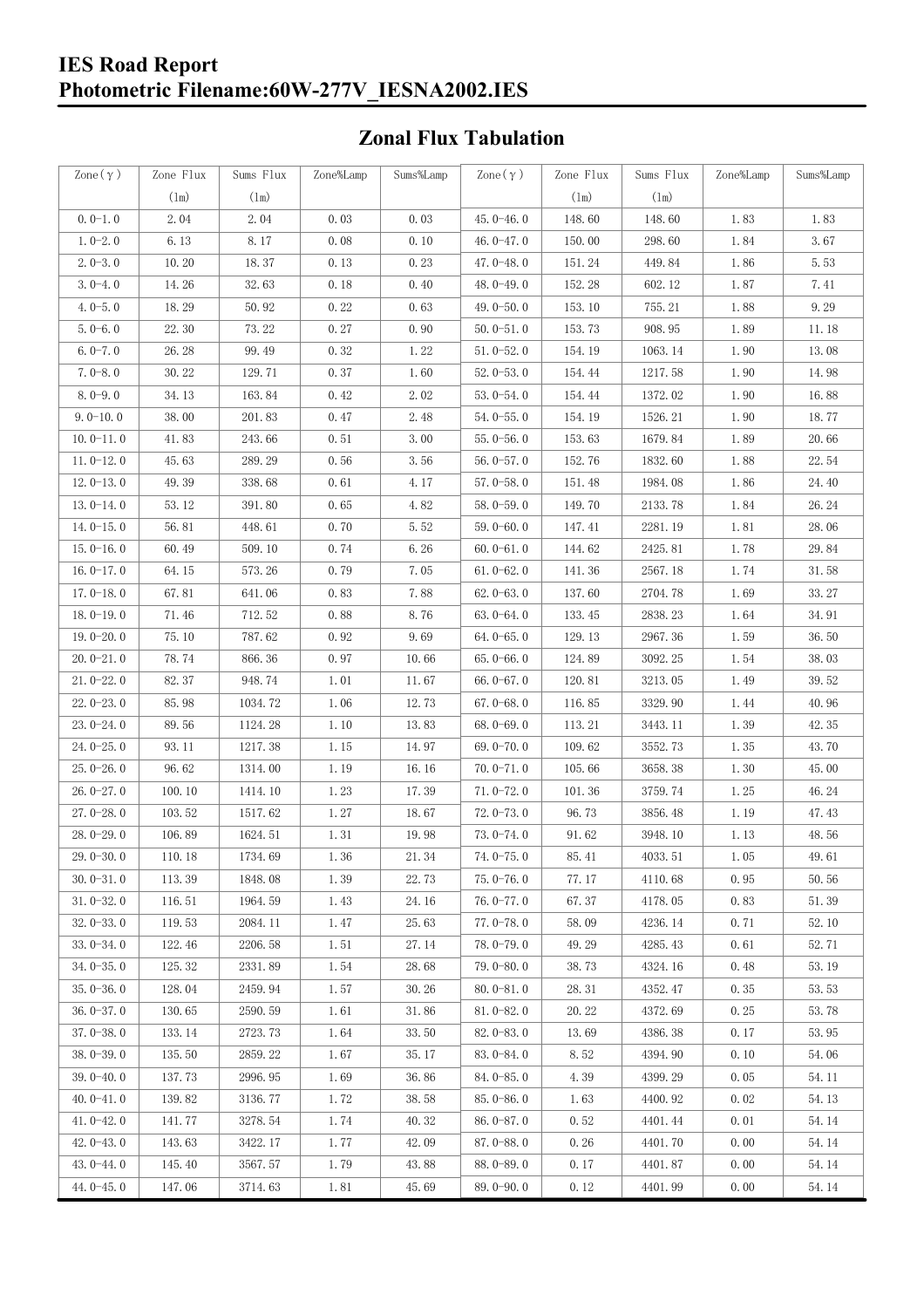# **Zonal Flux Tabulation - (Cont.)**

| Zone $(\gamma)$ | Zone Flux | Sums Flux | Zone%Lamp | Sums%Lamp | $\text{Zone}(\gamma)$ | Zone Flux | Sums Flux | Zone%Lamp | Sums%Lamp |
|-----------------|-----------|-----------|-----------|-----------|-----------------------|-----------|-----------|-----------|-----------|
|                 | (1m)      | (1m)      |           |           |                       | (1m)      | $(\ln)$   |           |           |
| $90.0 - 91.0$   | 0.11      | 0.11      | 0.00      | 0.00      | $135.0 - 136.0$       | 0.21      | 0.21      | 0.00      | 0.00      |
| $91.0 - 92.0$   | 0.11      | 0.22      | 0.00      | 0.00      | 136.0-137.0           | 0.21      | 0.42      | 0.00      | 0.01      |
| $92.0 - 93.0$   | 0.11      | 0.33      | 0.00      | 0.00      | 137.0-138.0           | 0.21      | 0.63      | 0.00      | 0.01      |
| 93.0-94.0       | 0.11      | 0.44      | 0.00      | 0.01      | 138.0-139.0           | 0.20      | 0.83      | 0.00      | 0.01      |
| $94.0 - 95.0$   | 0.11      | 0.55      | 0.00      | 0.01      | 139.0-140.0           | 0.20      | 1.03      | 0.00      | 0.01      |
| $95.0 - 96.0$   | 0.11      | 0.66      | 0.00      | 0.01      | $140.0 - 141.0$       | 0.19      | 1.22      | 0.00      | 0.02      |
| $96.0 - 97.0$   | 0.12      | 0.77      | 0.00      | 0.01      | 141.0-142.0           | 0.19      | 1.41      | 0.00      | 0.02      |
| $97.0 - 98.0$   | 0.12      | 0.90      | 0.00      | 0.01      | 142.0-143.0           | 0.19      | 1.60      | 0.00      | 0.02      |
| $98.0 - 99.0$   | 0.13      | 1.02      | 0.00      | 0.01      | 143.0-144.0           | 0.18      | 1.78      | 0.00      | 0.02      |
| $99.0 - 100.0$  | 0.13      | 1.15      | 0.00      | 0.01      | 144.0-145.0           | 0.18      | 1.96      | 0.00      | 0.02      |
| $100.0 - 101.0$ | 0.14      | 1.29      | 0.00      | 0.02      | $145.0 - 146.0$       | 0.17      | 2.13      | 0.00      | 0.03      |
| $101.0 - 102.0$ | 0.14      | 1.43      | 0.00      | 0.02      | 146.0-147.0           | 0.17      | 2.30      | 0.00      | 0.03      |
| $102.0 - 103.0$ | 0.15      | 1.58      | 0.00      | 0.02      | 147.0-148.0           | 0.17      | 2.47      | 0.00      | 0.03      |
| $103.0 - 104.0$ | 0.16      | 1.73      | 0.00      | 0.02      | 148.0-149.0           | 0.16      | 2.64      | 0.00      | 0.03      |
| $104.0 - 105.0$ | 0.16      | 1.89      | 0.00      | 0.02      | $149.0 - 150.0$       | 0.16      | 2.80      | 0.00      | 0.03      |
| $105.0 - 106.0$ | 0.17      | 2.07      | 0.00      | 0.03      | $150.0 - 151.0$       | 0.15      | 2.95      | 0.00      | 0.04      |
| $106.0 - 107.0$ | 0.18      | 2.25      | 0.00      | 0.03      | $151.0 - 152.0$       | 0.15      | 3.10      | 0.00      | 0.04      |
| $107.0 - 108.0$ | 0.19      | 2.44      | 0.00      | 0.03      | $152.0 - 153.0$       | 0.14      | 3.24      | 0.00      | 0.04      |
| $108.0 - 109.0$ | 0.20      | 2.63      | 0.00      | 0.03      | $153.0 - 154.0$       | 0.14      | 3.38      | 0.00      | 0.04      |
| $109.0 - 110.0$ | 0.20      | 2.83      | 0.00      | 0.03      | $154.0 - 155.0$       | 0.13      | 3.51      | 0.00      | 0.04      |
| $110.0 - 111.0$ | 0.20      | 3.04      | 0.00      | 0.04      | $155.0 - 156.0$       | 0.13      | 3.63      | 0.00      | 0.04      |
| $111.0 - 112.0$ | 0.21      | 3.25      | 0.00      | 0.04      | $156.0 - 157.0$       | 0.12      | 3.75      | 0.00      | 0.05      |
| $112.0 - 113.0$ | 0.21      | 3.46      | 0.00      | 0.04      | 157.0-158.0           | 0.11      | 3.87      | 0.00      | 0.05      |
| $113.0 - 114.0$ | 0.22      | 3.68      | 0.00      | 0.05      | $158.0 - 159.0$       | 0.11      | 3.98      | 0.00      | 0.05      |
| $114.0 - 115.0$ | 0.22      | 3.90      | 0.00      | 0.05      | $159.0 - 160.0$       | 0.10      | 4.08      | 0.00      | 0.05      |
| $115.0 - 116.0$ | 0.22      | 4.12      | 0.00      | 0.05      | $160.0 - 161.0$       | 0.10      | 4.18      | 0.00      | 0.05      |
| $116.0 - 117.0$ | 0.22      | 4.34      | 0.00      | 0.05      | $161.0 - 162.0$       | 0.10      | 4.27      | 0.00      | 0.05      |
| $117.0 - 118.0$ | 0.22      | 4.56      | 0.00      | 0.06      | $162.0 - 163.0$       | 0.09      | 4.37      | 0.00      | 0.05      |
| $118.0 - 119.0$ | 0.22      | 4.78      | 0.00      | 0.06      | $163.0 - 164.0$       | 0.09      | 4.45      | 0.00      | 0.05      |
| $119.0 - 120.0$ | 0.23      | 5.01      | 0.00      | 0.06      | 164.0-165.0           | 0.08      | 4.53      | 0.00      | $0.06\,$  |
| $120.0 - 121.0$ | 0.23      | 5.24      | 0.00      | 0.06      | $165.0 - 166.0$       | 0.08      | 4.61      | 0.00      | 0.06      |
| $121.0 - 122.0$ | 0.24      | 5.48      | 0.00      | 0.07      | $166.0 - 167.0$       | 0.07      | 4.69      | 0.00      | 0.06      |
| $122.0 - 123.0$ | 0.24      | 5.72      | 0.00      | 0.07      | $167.0 - 168.0$       | 0.07      | 4.76      | 0.00      | 0.06      |
| $123.0 - 124.0$ | 0.24      | 5.95      | 0.00      | 0.07      | $168.0 - 169.0$       | 0.07      | 4.83      | 0.00      | 0.06      |
| $124.0 - 125.0$ | 0.24      | 6.19      | 0.00      | 0.08      | 169.0-170.0           | 0.07      | 4.90      | 0.00      | 0.06      |
| $125.0 - 126.0$ | 0.24      | 6.43      | 0.00      | 0.08      | $170.0 - 171.0$       | 0.07      | 4.96      | 0.00      | 0.06      |
| $126.0 - 127.0$ | 0.24      | 6.67      | 0.00      | 0.08      | $171.0 - 172.0$       | 0.06      | 5.02      | 0.00      | 0.06      |
| $127.0 - 128.0$ | 0.24      | 6.91      | 0.00      | 0.09      | 172.0-173.0           | 0.05      | 5.08      | 0.00      | 0.06      |
| $128.0 - 129.0$ | 0.24      | 7.15      | 0.00      | 0.09      | 173.0-174.0           | 0.05      | 5.12      | 0.00      | 0.06      |
| $129.0 - 130.0$ | 0.23      | 7.38      | 0.00      | 0.09      | 174.0-175.0           | 0.04      | 5.16      | 0.00      | 0.06      |
| $130.0 - 131.0$ | 0.23      | 7.61      | 0.00      | 0.09      | $175.0 - 176.0$       | 0.03      | 5.19      | 0.00      | 0.06      |
| $131.0 - 132.0$ | 0.23      | 7.84      | 0.00      | 0.10      | 176.0-177.0           | 0.02      | 5.22      | 0.00      | 0.06      |
| $132.0 - 133.0$ | 0.22      | 8.07      | 0.00      | 0.10      | $177.0 - 178.0$       | 0.02      | 5.24      | 0.00      | 0.06      |
| $133.0 - 134.0$ | 0.22      | 8.28      | 0.00      | 0.10      | 178.0-179.0           | 0.01      | 5.25      | 0.00      | 0.06      |
| $134.0 - 135.0$ | 0.22      | 8.50      | 0.00      | 0.10      | $179.0 - 180.0$       | 0.00      | 5.25      | 0.00      | 0.06      |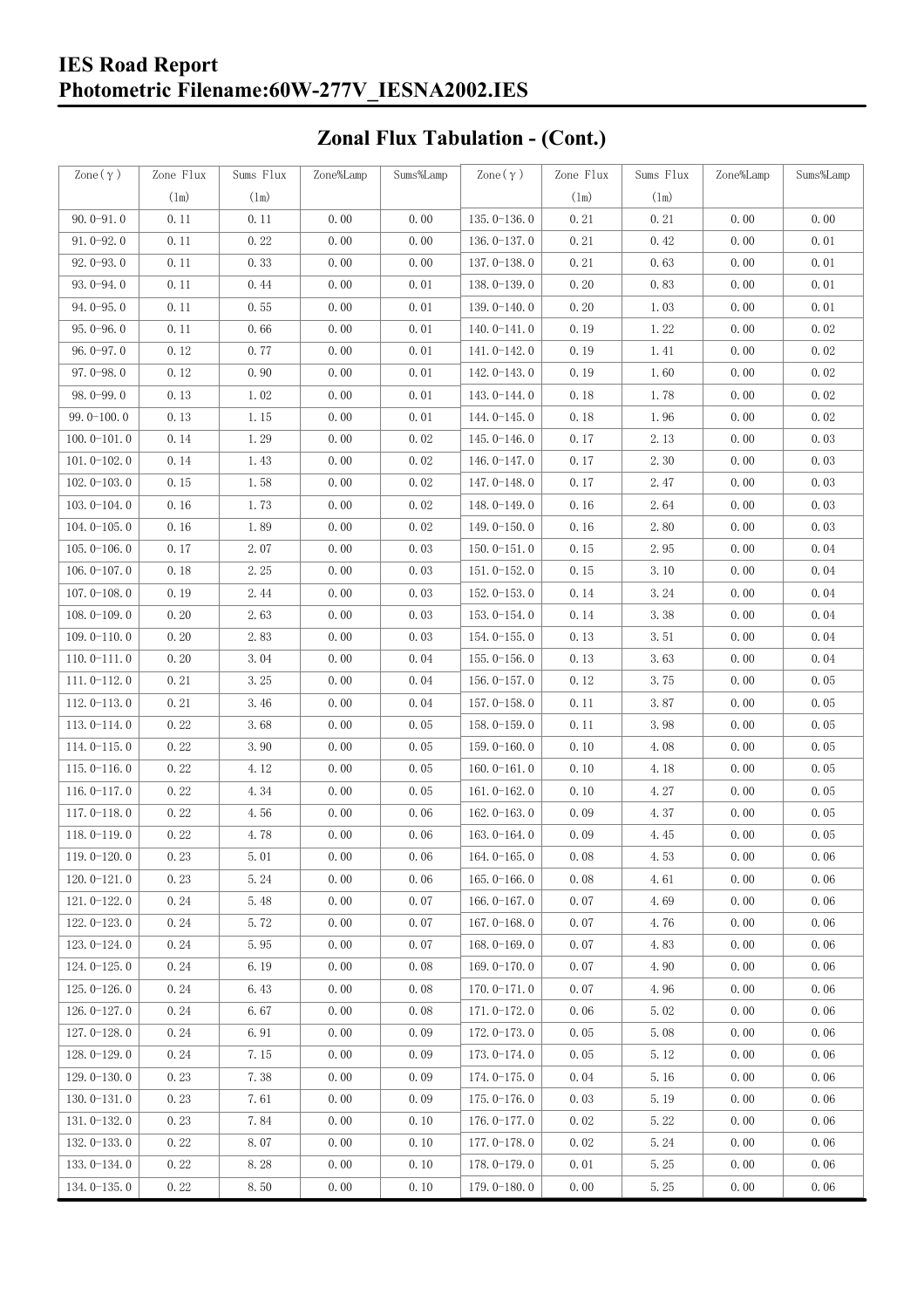### **Rectangle ISO Lighting Intensity Diagram**

| Lum. Name:           | Lum.Catelog:          | $\textsf{Test ID:} \quad 2017-04-14$ |
|----------------------|-----------------------|--------------------------------------|
| 60W<br>Lamp Name:    | Lamp Catelog:         | Test Lab: EVERFINE                   |
| Manufacture: xinfang | Test Machine:GON-2000 | Test Date: 2017-04-14 08:15:48       |



Maximum Cand.@Angle: H=30.0°,V=0.0°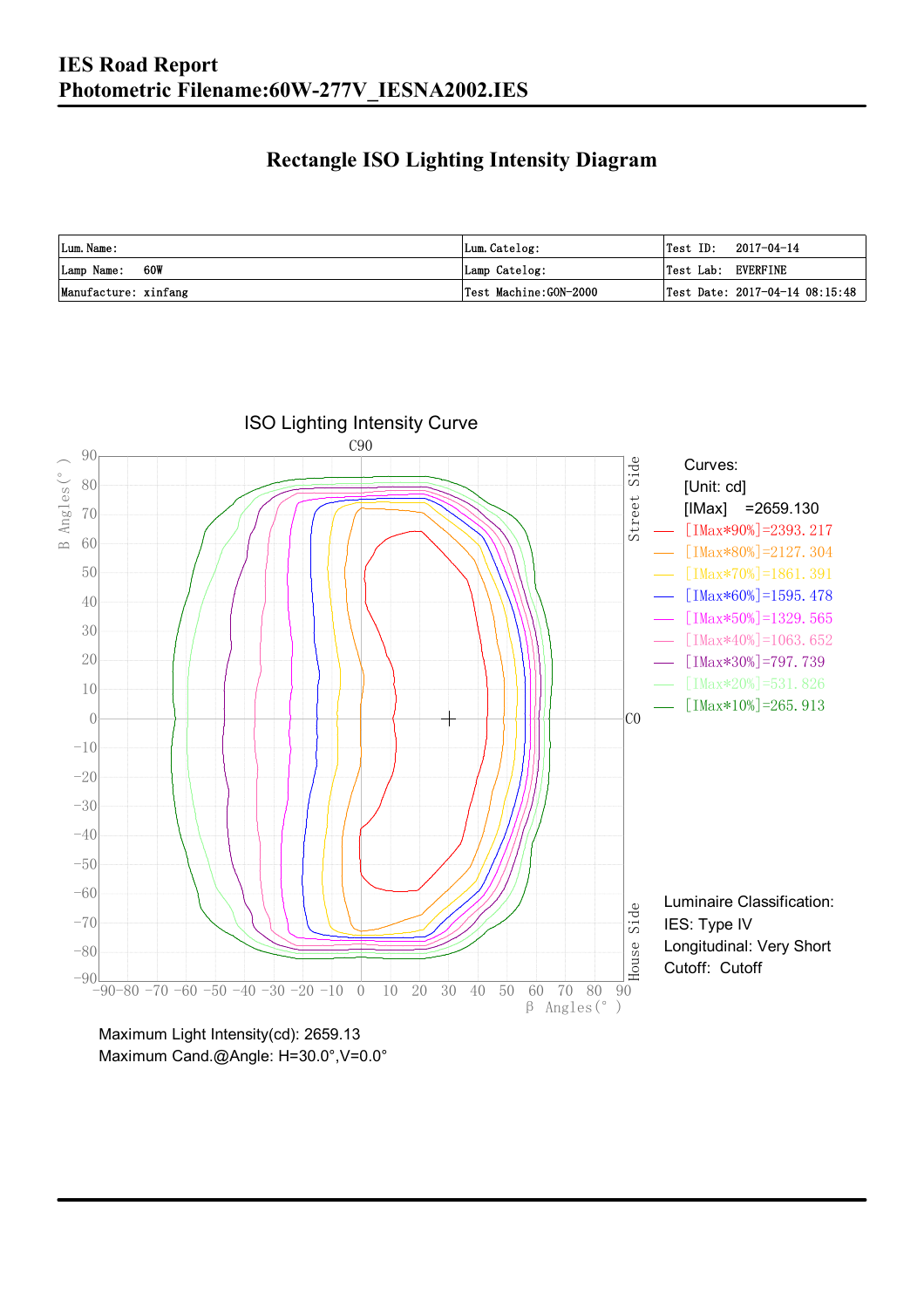### **Round ISO Lighting Intensity Diagram**

| Lum. Name:           | Lum.Catelog:          | Test ID:<br>2017-04-14         |
|----------------------|-----------------------|--------------------------------|
| 60W<br>Lamp Name:    | Lamp Catelog:         | Test Lab: EVERFINE             |
| Manufacture: xinfang | Test Machine:GON-2000 | Test Date: 2017-04-14 08:15:48 |

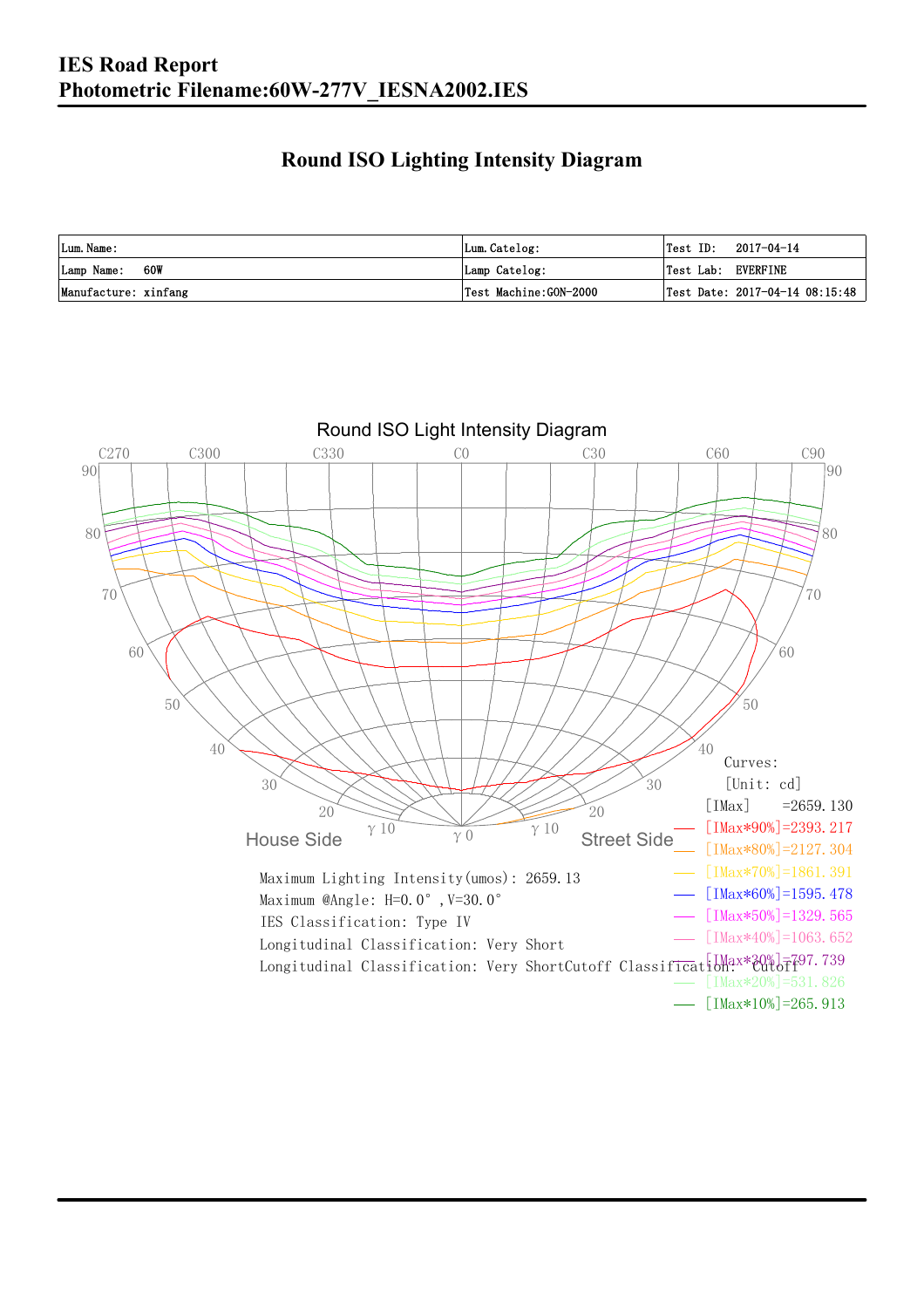### **Plane ISO-Illuminance Diagram**

| Lum. Name:           | Lum.Catelog:          | Test ID:<br>2017-04-14         |
|----------------------|-----------------------|--------------------------------|
| 60W<br>Lamp Name:    | Lamp Catelog:         | Test Lab: EVERFINE             |
| Manufacture: xinfang | Test Machine:GON-2000 | Test Date: 2017-04-14 08:15:48 |



#### Plane ISO-Illuminance Curve

Working Plane Maximum Illuminance(lx): 252.29 Working Plane Maximum Illuminance Position(d/h):H0.0 V0.2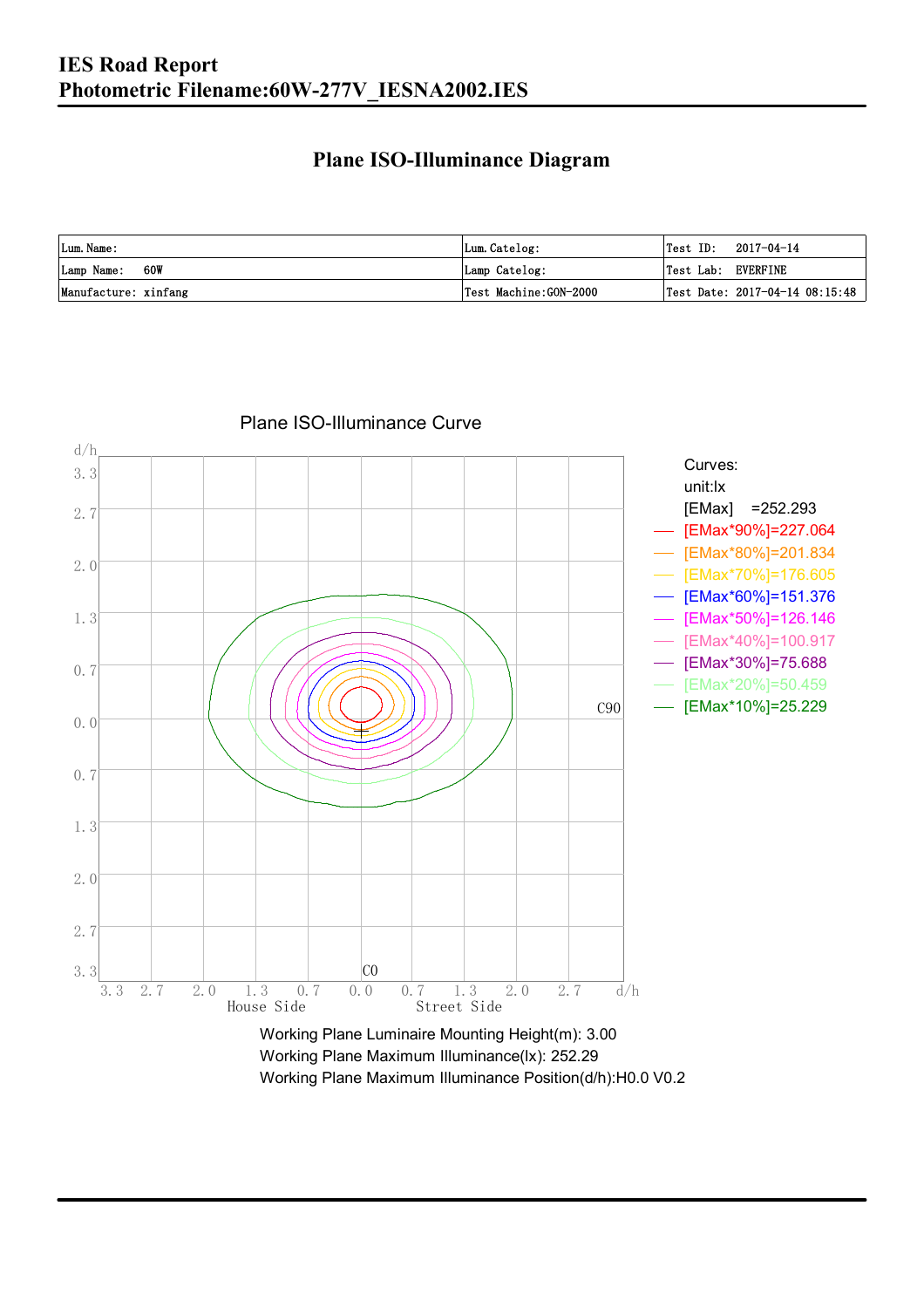### **3D Plane ISO Illuminance Diagram**

| Lum. Name:           | Lum.Catelog:          | $\textsf{Test ID:} \quad 2017-04-14$ |  |
|----------------------|-----------------------|--------------------------------------|--|
| Lamp Name: 60W       | Lamp Catelog:         | Test Lab: EVERFINE                   |  |
| Manufacture: xinfang | Test Machine:GON-2000 | Test Date: 2017-04-14 08:15:48       |  |

#### 3D Plane Illuminance Modal

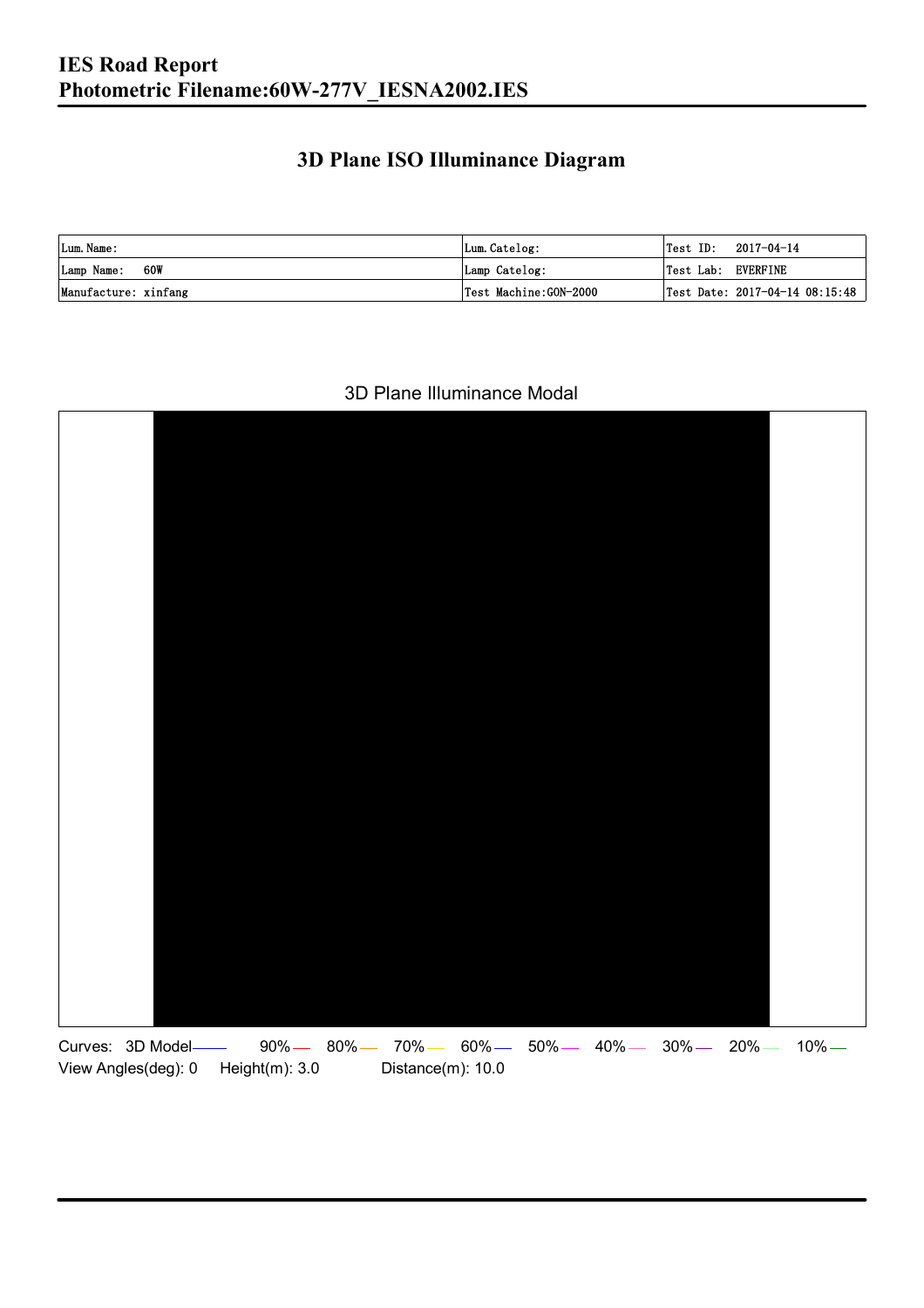### **Space ISO Illuminance Diagram**

| Lum. Name:           | Lum.Catelog:          | $\textsf{Test ID:} \quad 2017-04-14$           |
|----------------------|-----------------------|------------------------------------------------|
| 60W<br>Lamp Name:    | Lamp Catelog:         | Test Lab: EVERFINE                             |
| Manufacture: xinfang | Test Machine:GON-2000 | $\vert$ Test Date: 2017-04-14 08:15:48 $\vert$ |



Space ISO Illuminance Curve

Space Plane Maximum Illuminance and @Angle:2270.64lx,9.0deg Plane Maximum Lighting Intensity and @Angle:2659.130cd,0eg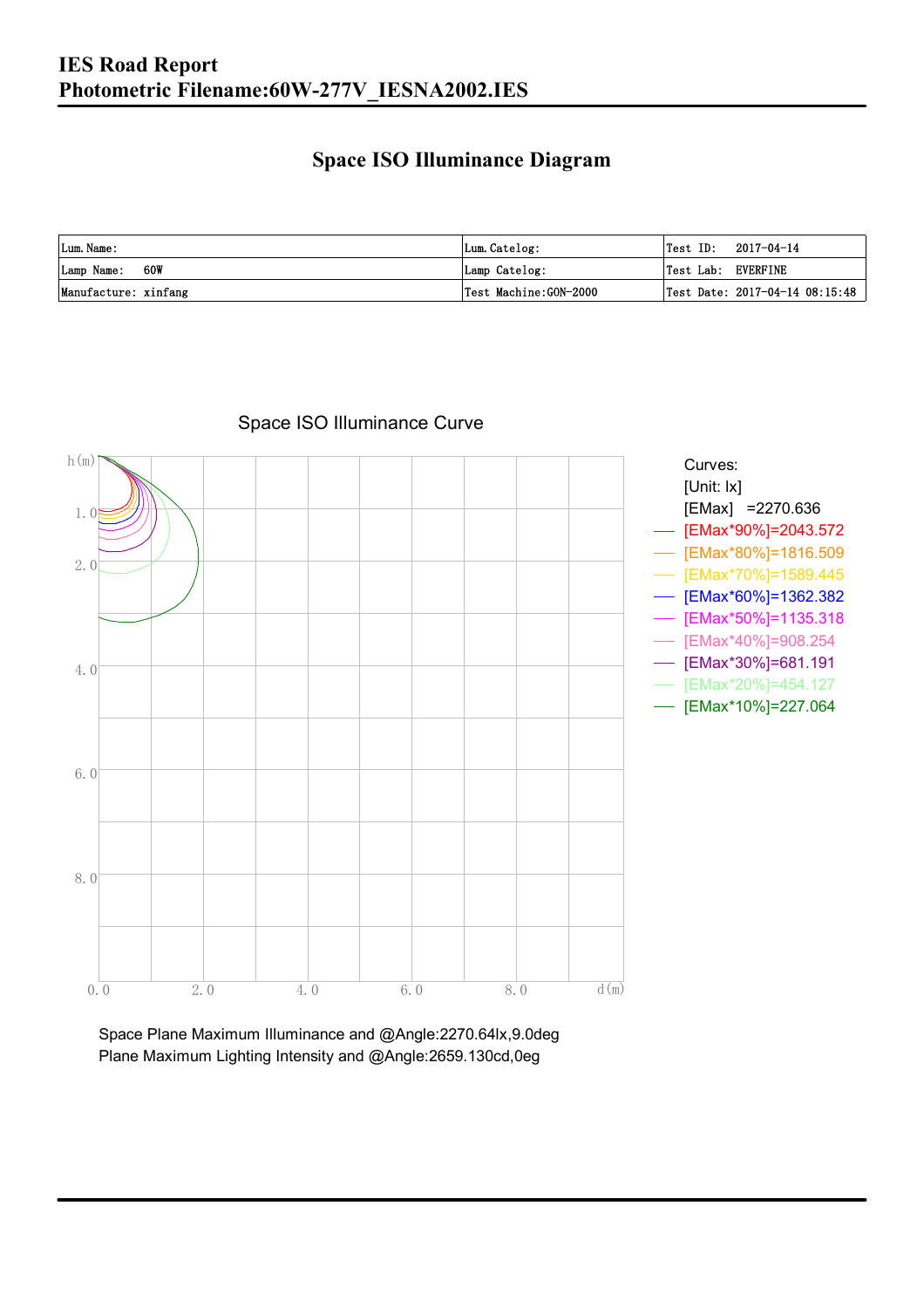### **Illuminance-Distance Diagram**

| Lum. Name:           | Lum.Catelog:          | Test ID:           | 2017-04-14                     |
|----------------------|-----------------------|--------------------|--------------------------------|
| Lamp Name: 60W       | Lamp Catelog:         | Test Lab: EVERFINE |                                |
| Manufacture: xinfang | Test Machine:GON-2000 |                    | Test Date: 2017-04-14 08:15:48 |

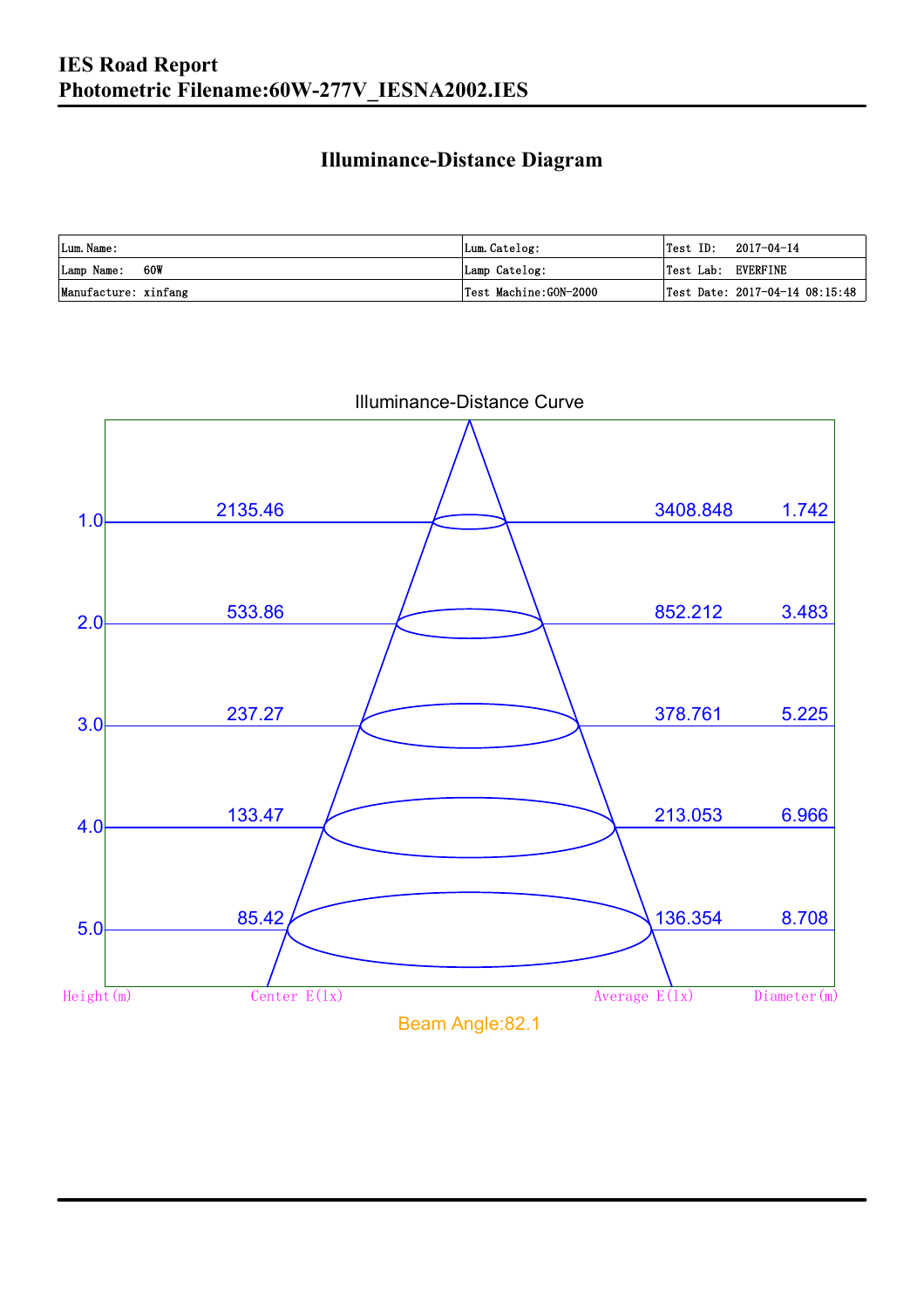### **Road Coefficient of Utilization Curves**

| Lum. Name:           | Lum.Catelog:          | $\textsf{Test ID:} \quad 2017-04-14$ |  |
|----------------------|-----------------------|--------------------------------------|--|
| Lamp Name: 60W       | Lamp Catelog:         | Test Lab: EVERFINE                   |  |
| Manufacture: xinfang | Test Machine:GON-2000 | Test Date: 2017-04-14 08:15:48       |  |



Tilt Angles: Ang1(deg): 0 Ang2(deg): 5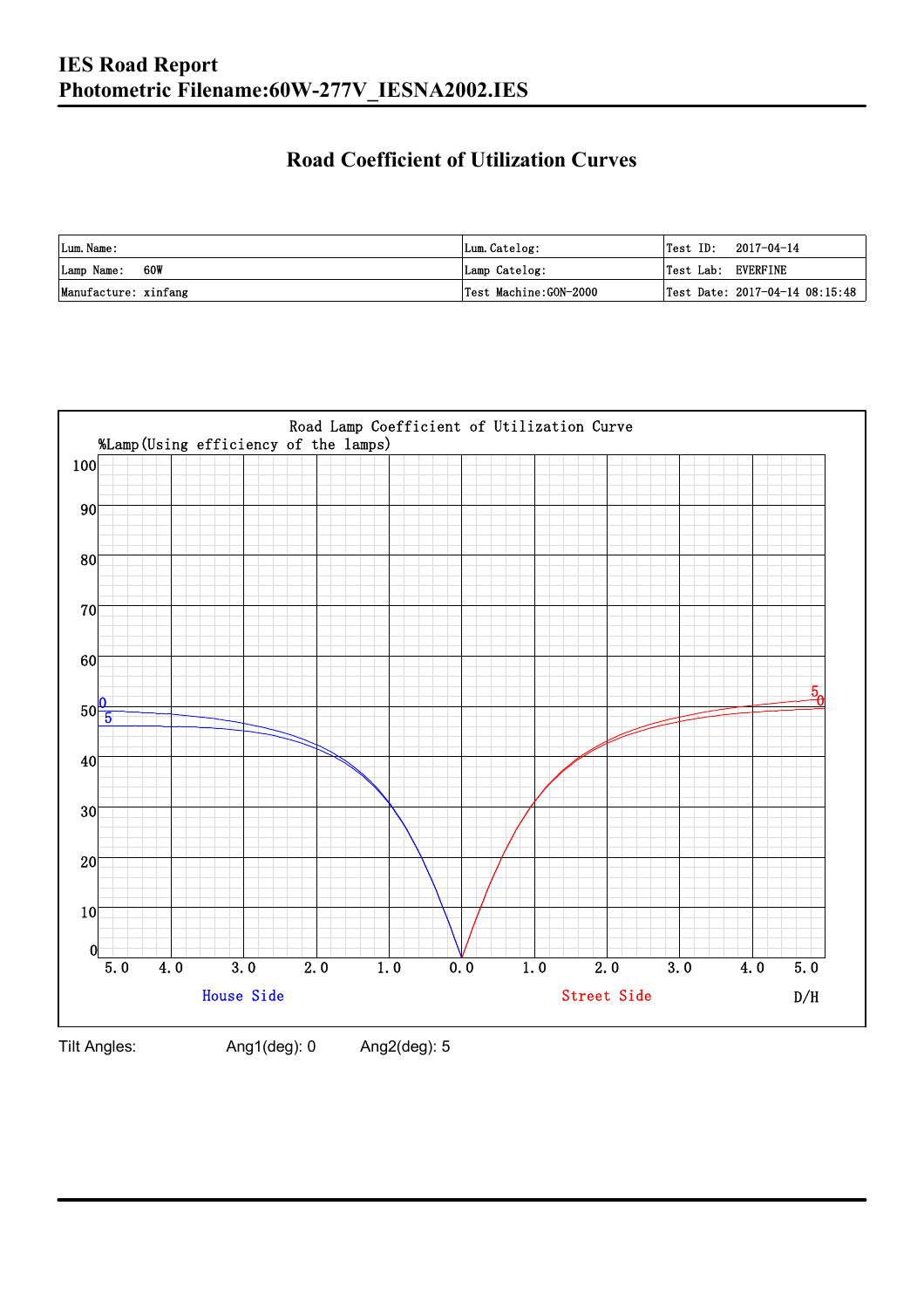## **Candela Tabulation**

| V/H           | CO.0    | C22.5   | C45.0   | C67.5   | C90.0   | C112.5  | C135.0  | C157.5  | C180.0  | C202.5  | C225.0  | C <sub>247.5</sub> |
|---------------|---------|---------|---------|---------|---------|---------|---------|---------|---------|---------|---------|--------------------|
| $\gamma$ 0.0  | 2135.46 | 2135.46 | 2135.46 | 2135.46 | 2135.46 | 2135.46 | 2135.46 | 2135.46 | 2135.46 | 2135.46 | 2135.46 | 2135.46            |
| $\gamma$ 1.0  | 2165.48 | 2161.92 | 2155.85 | 2144.92 | 2134.01 | 2123.98 | 2114.66 | 2107.46 | 2105.07 | 2108.23 | 2114.40 | 2125.94            |
| $\gamma$ 2.0  | 2195.26 | 2187.19 | 2175.28 | 2157.01 | 2133.72 | 2110.91 | 2091.26 | 2077.78 | 2072.97 | 2079.00 | 2092.74 | 2114.92            |
| $\gamma$ 3.0  | 2222.81 | 2210.34 | 2192.78 | 2168.99 | 2134.37 | 2096.39 | 2067.09 | 2048.87 | 2039.57 | 2048.84 | 2069.11 | 2102.76            |
| $\gamma$ 4.0  | 2249.07 | 2233.38 | 2209.12 | 2179.91 | 2134.62 | 2081.19 | 2040.85 | 2018.25 | 2005.09 | 2016.76 | 2044.75 | 2089.12            |
| $\gamma$ 5.0  | 2273.44 | 2253.97 | 2226.62 | 2188.55 | 2130.53 | 2064.29 | 2014.74 | 1986.23 | 1971.59 | 1986.04 | 2021.02 | 2075.07            |
| $\gamma$ 6.0  | 2294.94 | 2273.63 | 2244.94 | 2196.36 | 2124.89 | 2048.15 | 1988.59 | 1953.64 | 1938.23 | 1955.17 | 1997.25 | 2060.97            |
| $\gamma$ 7.0  | 2315.69 | 2291.46 | 2260.40 | 2204.07 | 2119.66 | 2030.14 | 1962.03 | 1919.75 | 1901.80 | 1923.00 | 1971.39 | 2046.90            |
| $\gamma$ 8.0  | 2336.42 | 2309.82 | 2274.71 | 2211.07 | 2116.11 | 2011.64 | 1934.66 | 1886.74 | 1865.49 | 1889.14 | 1944.51 | 2032.17            |
| $\gamma$ 9.0  | 2356.61 | 2326.99 | 2290.06 | 2218.61 | 2112.62 | 1991.93 | 1908.04 | 1854.11 | 1829.03 | 1855.38 | 1917.45 | 2017.33            |
| $\gamma$ 10.0 | 2376.30 | 2343.58 | 2305.63 | 2226.33 | 2107.40 | 1973.00 | 1882.23 | 1818.76 | 1791.18 | 1820.70 | 1891.34 | 2003.00            |
| $\gamma$ 11.0 | 2397.09 | 2360.67 | 2320.15 | 2234.65 | 2102.18 | 1955.25 | 1855.00 | 1782.58 | 1749.93 | 1783.96 | 1865.58 | 1989.98            |
| $\gamma$ 12.0 | 2416.93 | 2378.82 | 2335.06 | 2244.24 | 2099.00 | 1939.41 | 1828.11 | 1743.50 | 1709.24 | 1745.71 | 1839.17 | 1975.91            |
| $\gamma$ 13.0 | 2433.38 | 2397.09 | 2349.82 | 2255.11 | 2098.26 | 1924.50 | 1800.39 | 1704.54 | 1670.03 | 1707.90 | 1812.10 | 1962.45            |
| $\gamma$ 14.0 | 2446.68 | 2414.04 | 2363.97 | 2266.61 | 2098.54 | 1911.47 | 1771.85 | 1666.46 | 1631.54 | 1672.33 | 1786.04 | 1949.50            |
| $\gamma$ 15.0 | 2458.80 | 2429.46 | 2378.33 | 2277.39 | 2100.64 | 1900.36 | 1743.03 | 1632.18 | 1595.23 | 1637.78 | 1760.40 | 1938.20            |
| $\gamma$ 16.0 | 2470.22 | 2444.85 | 2392.64 | 2287.94 | 2106.64 | 1890.12 | 1714.32 | 1599.15 | 1560.47 | 1602.60 | 1735.08 | 1928.37            |
| $\gamma$ 17.0 | 2482.26 | 2460.13 | 2405.97 | 2299.92 | 2116.29 | 1881.16 | 1686.73 | 1566.45 | 1528.02 | 1569.22 | 1709.87 | 1919.17            |
| $\gamma$ 18.0 | 2496.80 | 2475.69 | 2418.80 | 2314.02 | 2126.68 | 1873.17 | 1658.52 | 1532.94 | 1497.64 | 1537.39 | 1685.69 | 1913.52            |
| $\gamma$ 19.0 | 2514.27 | 2491.55 | 2433.07 | 2327.76 | 2135.92 | 1866.22 | 1630.50 | 1502.78 | 1468.08 | 1507.27 | 1662.24 | 1909.58            |
| $\gamma$ 20.0 | 2531.49 | 2505.67 | 2446.35 | 2342.65 | 2145.60 | 1859.80 | 1604.66 | 1474.18 | 1440.22 | 1477.99 | 1638.46 | 1904.93            |
| $\gamma$ 21.0 | 2546.38 | 2519.98 | 2460.48 | 2357.93 | 2157.12 | 1852.35 | 1580.80 | 1448.35 | 1414.72 | 1450.90 | 1614.57 | 1901.63            |
| $\gamma$ 22.0 | 2561.10 | 2534.13 | 2471.99 | 2373.40 | 2167.05 | 1845.29 | 1558.13 | 1423.76 | 1389.56 | 1426.02 | 1590.96 | 1898.56            |
| $\gamma$ 23.0 | 2577.12 | 2547.77 | 2483.52 | 2388.57 | 2176.71 | 1837.99 | 1536.05 | 1397.43 | 1362.03 | 1401.96 | 1568.27 | 1895.10            |
| $\gamma$ 24.0 | 2592.43 | 2561.24 | 2493.49 | 2403.84 | 2190.73 | 1829.39 | 1514.74 | 1371.28 | 1335.10 | 1378.84 | 1547.20 | 1892.30            |
| $\gamma$ 25.0 | 2607.98 | 2574.85 | 2505.10 | 2419.71 | 2201.81 | 1820.80 | 1493.39 | 1347.08 | 1309.56 | 1357.00 | 1526.32 | 1888.05            |
| $\gamma$ 26.0 | 2624.62 | 2588.28 | 2516.50 | 2434.77 | 2212.84 | 1812.39 | 1472.65 | 1322.78 | 1285.45 | 1333.92 | 1506.76 | 1882.16            |
| $\gamma$ 27.0 | 2637.72 | 2599.20 | 2527.11 | 2451.88 | 2225.99 | 1803.74 | 1452.48 | 1298.11 | 1262.46 | 1310.64 | 1485.60 | 1874.89            |
| $\gamma$ 28.0 | 2647.03 | 2608.45 | 2537.38 | 2469.43 | 2238.72 | 1795.11 | 1433.14 | 1273.07 | 1239.46 | 1286.14 | 1465.08 | 1869.49            |
| $\gamma$ 29.0 | 2654.25 | 2615.47 | 2547.22 | 2485.31 | 2249.87 | 1785.61 | 1416.40 | 1248.73 | 1217.30 | 1261.91 | 1446.23 | 1864.11            |
| $\gamma$ 30.0 | 2659.13 | 2618.09 | 2556.72 | 2500.59 | 2262.27 | 1775.58 | 1398.49 | 1224.42 | 1196.36 | 1237.67 | 1429.81 | 1857.95            |
| $\gamma$ 31.0 | 2658.24 | 2616.98 | 2565.17 | 2515.05 | 2275.25 | 1764.45 | 1381.78 | 1201.65 | 1176.17 | 1213.45 | 1414.33 | 1850.78            |
| $\gamma$ 32.0 | 2650.74 | 2613.75 | 2573.27 | 2528.12 | 2288.32 | 1751.97 | 1364.30 | 1178.49 | 1156.62 | 1192.08 | 1399.28 | 1841.67            |
| $\gamma$ 33.0 | 2640.56 | 2608.25 | 2579.38 | 2540.92 | 2301.59 | 1738.24 | 1348.41 | 1156.74 | 1134.73 | 1171.15 | 1384.02 | 1830.89            |
| $\gamma$ 34.0 | 2629.62 | 2600.02 | 2586.07 | 2553.38 | 2315.11 | 1724.81 | 1334.37 | 1135.51 | 1115.08 | 1151.89 | 1370.06 | 1818.66            |
| $\gamma$ 35.0 | 2616.22 | 2587.89 | 2589.83 | 2563.99 | 2327.55 | 1713.06 | 1319.59 | 1114.73 | 1095.76 | 1133.67 | 1356.97 | 1807.00            |
| $\gamma$ 36.0 | 2597.18 | 2575.91 | 2593.06 | 2574.62 | 2339.39 | 1701.24 | 1304.39 | 1095.00 | 1072.52 | 1115.67 | 1342.57 | 1794.36            |
| $\gamma$ 37.0 | 2577.48 | 2561.95 | 2595.66 | 2584.99 | 2351.42 | 1689.57 | 1288.32 | 1075.21 | 1048.15 | 1097.68 | 1327.92 | 1782.58            |
| $\gamma$ 38.0 | 2555.38 | 2548.20 | 2597.53 | 2594.76 | 2357.67 | 1678.84 | 1271.28 | 1054.08 | 1020.17 | 1079.00 | 1313.66 | 1769.91            |
| $\gamma$ 39.0 | 2530.88 | 2534.08 | 2598.52 | 2601.37 | 2364.06 | 1669.31 | 1254.24 | 1032.33 | 990.81  | 1059.90 | 1298.53 | 1759.63            |
| $\gamma$ 40.0 | 2504.38 | 2519.23 | 2598.67 | 2607.33 | 2369.40 | 1660.58 | 1237.72 | 1008.26 | 961.27  | 1037.26 | 1283.58 | 1750.95            |
| $\gamma$ 41.0 | 2473.88 | 2502.72 | 2596.28 | 2611.79 | 2368.59 | 1653.55 | 1222.19 | 982.90  | 933.50  | 1011.68 | 1269.75 | 1743.92            |
| $\gamma$ 42.0 | 2439.21 | 2486.80 | 2593.81 | 2614.99 | 2367.54 | 1647.16 | 1205.79 | 955.95  | 907.17  | 983.52  | 1255.77 | 1738.25            |
| $\gamma$ 43.0 | 2401.93 | 2469.60 | 2590.78 | 2617.40 | 2367.31 | 1640.32 | 1188.54 | 929.29  | 882.40  | 956.54  | 1241.45 | 1732.68            |
| $\gamma$ 44.0 | 2361.58 | 2447.21 | 2589.92 | 2619.92 | 2368.29 | 1632.98 | 1173.18 | 904.78  | 859.00  | 931.70  | 1227.18 | 1727.37            |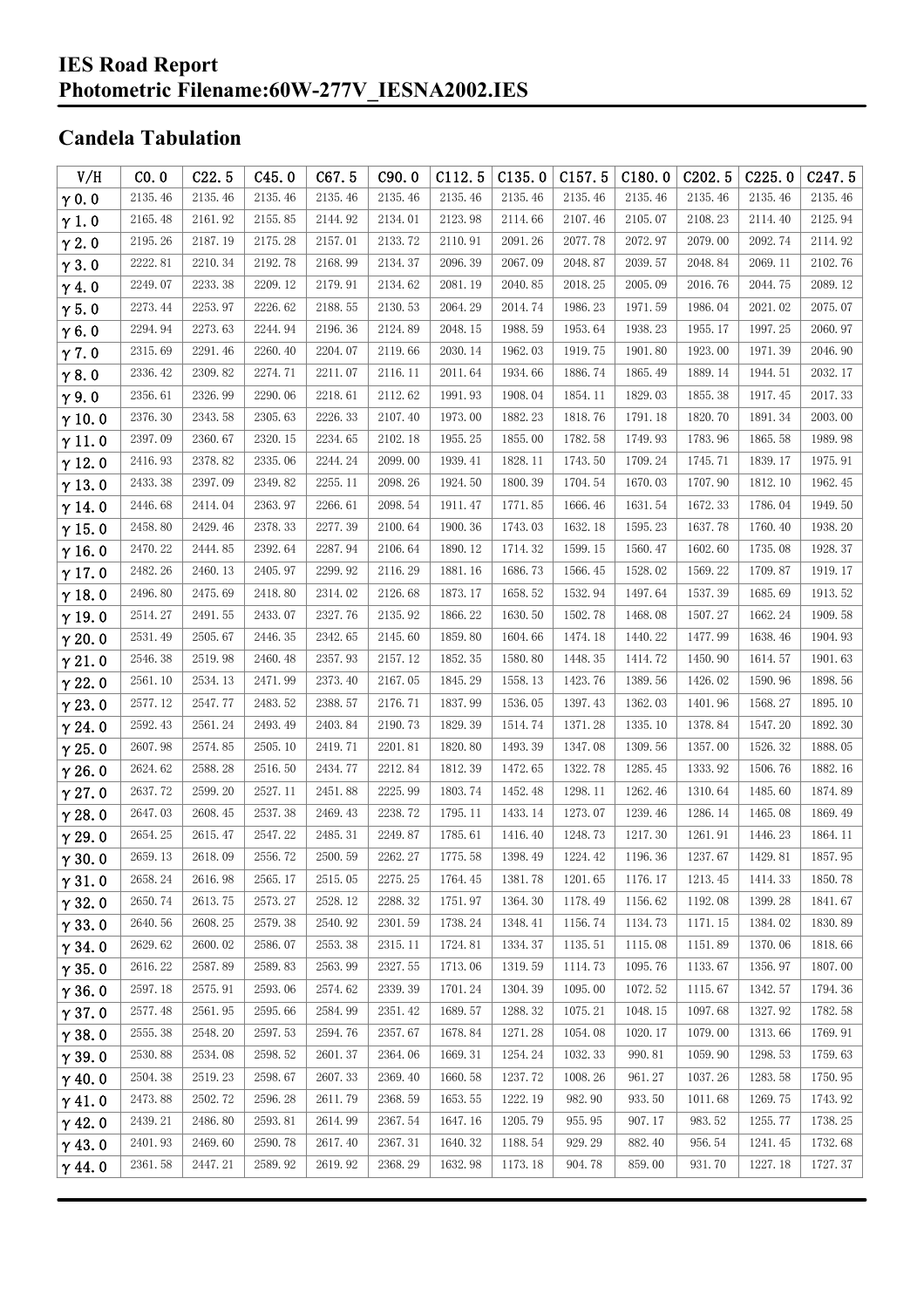| V/H           | CO.0    | C22.5   | C45.0   | C67.5   | C90.0   | C112.5  | C135.0  | C157.5                | C180.0 | C <sub>2</sub> 02.5 | C225.0  | C <sub>247.5</sub> |
|---------------|---------|---------|---------|---------|---------|---------|---------|-----------------------|--------|---------------------|---------|--------------------|
| $\gamma$ 45.0 | 2319.17 | 2422.83 | 2588.78 | 2622.35 | 2369.67 | 1627.47 | 1157.83 | 882.51                | 834.63 | 908.28              | 1213.18 | 1721.11            |
| $\gamma$ 46.0 | 2275.14 | 2394.00 | 2586.90 | 2625.83 | 2370.09 | 1621.21 | 1141.95 | 861.62                | 812.90 | 886.04              | 1197.70 | 1714.60            |
| $\gamma$ 47.0 | 2226.87 | 2360.88 | 2583.46 | 2629.56 | 2373.39 | 1616.23 | 1125.30 | 841.63                | 792.40 | 865.86              | 1180.26 | 1709.43            |
| $\gamma$ 48.0 | 2172.67 | 2322.44 | 2579.46 | 2634.32 | 2377.02 | 1610.23 | 1106.03 | 821.98                | 773.49 | 845.72              | 1161.57 | 1703.21            |
| $\gamma$ 49.0 | 2118.30 | 2276.68 | 2573.49 | 2638.36 | 2375.12 | 1604.00 | 1085.19 | 802.99                | 755.01 | 824.22              | 1142.18 | 1696.03            |
| $\gamma$ 50.0 | 2063.92 | 2226.13 | 2565.55 | 2641.68 | 2373.34 | 1597.71 | 1064.46 | 784.30                | 736.88 | 803.85              | 1123.00 | 1690.21            |
| $\gamma$ 51.0 | 2003.16 | 2173.19 | 2553.69 | 2642.50 | 2372.33 | 1592.64 | 1044.50 | 766.00                | 716.94 | 783.91              | 1104.87 | 1684.92            |
| $\gamma$ 52.0 | 1937.96 | 2121.48 | 2538.39 | 2643.51 | 2369.60 | 1586.83 | 1025.23 | 749.07                | 694.88 | 765.29              | 1086.44 | 1679.77            |
| $\gamma$ 53.0 | 1868.00 | 2069.99 | 2518.22 | 2640.46 | 2361.28 | 1580.09 | 1008.49 | 732.39                | 672.05 | 747.75              | 1067.87 | 1673.56            |
| $\gamma$ 54.0 | 1795.05 | 2017.18 | 2493.91 | 2633.58 | 2351.48 | 1568.58 | 992.25  | 712.25                | 648.29 | 730.10              | 1049.89 | 1667.35            |
| $\gamma$ 55.0 | 1708.46 | 1962.42 | 2465.42 | 2623.87 | 2340.28 | 1558.79 | 974.94  | 689.90                | 625.55 | 710.72              | 1033.06 | 1660.31            |
| $\gamma$ 56.0 | 1605.19 | 1902.82 | 2429.94 | 2611.69 | 2333.68 | 1549.37 | 955.91  | 667.55                | 603.39 | 690.22              | 1016.43 | 1652.64            |
| $\gamma$ 57.0 | 1472.05 | 1843.49 | 2393.25 | 2598.44 | 2328.90 | 1540.42 | 935.64  | 646.14                | 582.51 | 667.87              | 999.37  | 1647.65            |
| $\gamma$ 58.0 | 1310.24 | 1774.67 | 2355.26 | 2584.61 | 2327.06 | 1530.47 | 914.50  | 626.16                | 562.10 | 644.64              | 983.12  | 1639.83            |
| $\gamma$ 59.0 | 1129.18 | 1691.67 | 2314.91 | 2569.46 | 2321.67 | 1522.40 | 891.21  | 606.47                | 541.68 | 625.01              | 965.59  | 1630.70            |
| $\gamma$ 60.0 | 947.10  | 1591.02 | 2271.61 | 2551.45 | 2311.97 | 1514.19 | 868.08  | 587.64                | 516.98 | 606.96              | 946.84  | 1622.28            |
| $\gamma$ 61.0 | 780.49  | 1463.42 | 2224.62 | 2533.75 | 2303.19 | 1505.10 | 845.79  | 570.84                | 476.50 | 590.71              | 926.09  | 1612.70            |
| $\gamma$ 62.0 | 629.35  | 1315.69 | 2174.92 | 2513.89 | 2294.53 | 1496.43 | 826.06  | 552.97                | 405.10 | 574.18              | 905.67  | 1603.59            |
| $\gamma$ 63.0 | 479.23  | 1151.76 | 2121.89 | 2489.33 | 2279.40 | 1490.55 | 807.08  | 527.45                | 313.68 | 553.83              | 885.42  | 1591.98            |
| $\gamma$ 64.0 | 331.35  | 991.46  | 2066.52 | 2460.84 | 2265.27 | 1483.58 | 786.74  | 475.11                | 252.95 | 520.93              | 864.59  | 1582.93            |
| $\gamma$ 65.0 | 192.67  | 828.66  | 2007.79 | 2431.89 | 2251.72 | 1474.33 | 765.97  | 409.80                | 232.06 | 460.93              | 843.44  | 1574.62            |
| $\gamma$ 66.0 | 136.45  | 666.51  | 1942.81 | 2397.07 | 2242.15 | 1465.50 | 744.48  | 347.05                | 209.44 | 405.55              | 821.43  | 1562.00            |
| $\gamma$ 67.0 | 111.72  | 501.93  | 1870.21 | 2361.33 | 2234.13 | 1453.93 | 723.20  | 302.84                | 164.69 | 364.05              | 799.65  | 1549.18            |
| $\gamma$ 68.0 | 93.05   | 358.93  | 1781.21 | 2323.77 | 2224.70 | 1440.75 | 702.15  | 264.51                | 132.19 | 326.52              | 776.72  | 1539.29            |
| $\gamma$ 69.0 | 83.85   | 273.68  | 1678.52 | 2285.12 | 2214.33 | 1427.12 | 673.92  | 231.80                | 120.21 | 289.77              | 752.24  | 1523.09            |
| $\gamma$ 70.0 | 77.79   | 209.73  | 1556.81 | 2240.89 | 2197.79 | 1415.83 | 613.16  | 201.42                | 107.44 | 253.73              | 717.90  | 1510.54            |
| $\gamma$ 71.0 | 72.68   | 156.67  | 1417.29 | 2183.63 | 2176.07 | 1402.61 | 566.24  | 169.66                | 92.33  | 215.53              | 648.49  | 1500.15            |
| $\gamma$ 72.0 | 67.60   | 114.35  | 1262.46 | 2124.76 | 2131.31 | 1386.53 | 533.33  | 132.47                | 79.62  | 176.88              | 594.73  | 1490.06            |
| $\gamma$ 73.0 | 62.42   | 81.36   | 1090.66 | 2065.06 | 2044.28 | 1369.17 | 511.23  | 103.26                | 71.40  | 136.95              | 566.35  | 1483.53            |
| $\gamma$ 74.0 | 57.61   | 64.55   | 889.35  | 1998.11 | 1898.25 | 1352.00 | 485.52  | 89.51                 | 66.20  | 109.32              | 549.80  | 1473.98            |
| $\gamma$ 75.0 | 49.05   | 55.87   | 744.81  | 1909.15 | 1637.91 | 1331.36 | 452.70  | $81.\,\allowbreak 00$ | 57.50  | 89.67               | 531.99  | 1453.87            |
| $\gamma$ 76.0 | 41.56   | 49.95   | 624.97  | 1709.43 | 1362.62 | 1290.13 | 378.24  | 72.56                 | 47.60  | 80.00               | 497.37  | 1351.05            |
| $\gamma$ 77.0 | 36.74   | 44.22   | 476.63  | 1518.34 | 1118.11 | 1178.74 | 311.07  | 57.84                 | 40.18  | 63.13               | 411.47  | 1248.09            |
| $\gamma$ 78.0 | 32.11   | 38.19   | 308.96  | 1298.91 | 974.85  | 1083.53 | 274.04  | 48.49                 | 35.00  | 51.32               | 339.41  | 1158.42            |
| $\gamma$ 79.0 | 27.27   | 33.01   | 157.99  | 1069.92 | 815.86  | 924.57  | 235.06  | 42.46                 | 30.01  | 46.27               | 256.85  | 1038.32            |
| $\gamma$ 80.0 | 20.96   | 27.86   | 96.10   | 841.40  | 600.35  | 659.25  | 153.28  | 36.95                 | 23.90  | 41.12               | 148.13  | 796.00             |
| $\gamma$ 81.0 | 14.92   | 19.94   | 63.83   | 639.47  | 463.14  | 472.25  | 107.09  | 29.42                 | 17.70  | 34.64               | 104.16  | 566.44             |
| $\gamma$ 82.0 | 6.49    | 11.47   | 37.18   | 462.98  | 332.57  | 356.56  | 70.02   | 22.86                 | 12.49  | 28.65               | 73.09   | 361.37             |
| $\gamma$ 83.0 | 0.77    | 4.18    | 22.71   | 331.66  | 242.31  | 223.00  | 47.83   | 15.23                 | 7.76   | 21.00               | 41.56   | 238.12             |
| $\gamma$ 84.0 | 0.21    | 1.23    | 11.82   | 216.03  | 143.49  | 124.31  | 31.64   | 7.78                  | 3.70   | 11.05               | 26.83   | 146.30             |
| $\gamma$ 85.0 | 0.00    | 0.82    | 5.26    | 107.04  | 40.72   | 49.23   | 12.90   | 2.07                  | 1.27   | 2.39                | 11.39   | 73.86              |
| $\gamma$ 86.0 | 0.00    | 0.21    | 3.16    | 25.07   | 12.25   | 19.15   | 3.63    | 1.32                  | 1.11   | 1.78                | 3.85    | 15.12              |
| $\gamma$ 87.0 | 0.00    | 0.00    | 2.00    | 5.98    | 5.20    | 5.24    | 2.38    | 1.17                  | 0.71   | 1.32                | 2.95    | 5.55               |
| $\gamma$ 88.0 | 0.00    | 0.00    | 0.75    | 4.15    | 4.31    | 3.80    | 1.94    | 0.70                  | 0.45   | 1.10                | 2.41    | 4.30               |
| $\gamma$ 89.0 | 0.00    | 0.00    | 0.27    | 3.27    | 2.72    | 1.92    | 0.00    | 0.00                  | 0.00   | 0.00                | 0.80    | 2.70               |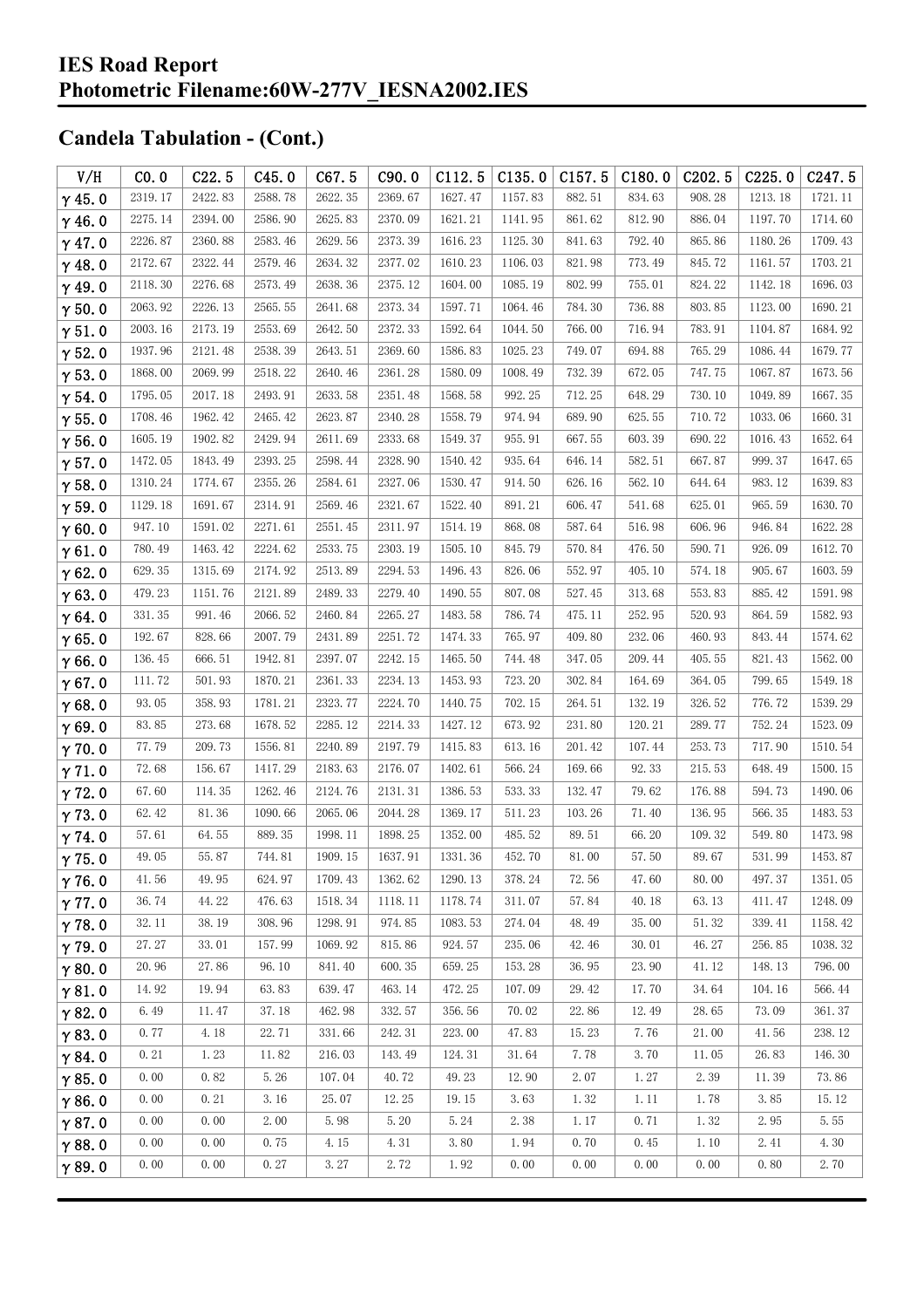| V/H            | CO.0 | C22.5 | C45.0 | C67.5 | C90.0 | C112.5 | C135.0               | C157.5 | C180.0 | C <sub>2</sub> 02.5 | C225.0 | C <sub>247.5</sub> |
|----------------|------|-------|-------|-------|-------|--------|----------------------|--------|--------|---------------------|--------|--------------------|
| $\gamma$ 90.0  | 0.00 | 0.00  | 0.20  | 2.86  | 2.58  | 1.92   | 0.00                 | 0.00   | 0.00   | 0.00                | 0.51   | 2.70               |
| $\gamma$ 91.0  | 0.00 | 0.00  | 0.10  | 2.60  | 2.53  | 1.97   | 0.00                 | 0.00   | 0.00   | 0.00                | 0.51   | 2.75               |
| $\gamma$ 92.0  | 0.00 | 0.00  | 0.05  | 2.50  | 2.58  | 1.92   | 0.00                 | 0.00   | 0.00   | 0.00                | 0.56   | 2.75               |
| $\gamma$ 93.0  | 0.00 | 0.00  | 0.05  | 2.45  | 2.63  | 2.07   | 0.05                 | 0.00   | 0.00   | 0.00                | 0.66   | 2.80               |
| $\gamma$ 94.0  | 0.00 | 0.00  | 0.05  | 2.45  | 2.68  | 2.17   | 0.05                 | 0.00   | 0.00   | 0.00                | 0.76   | 2.80               |
| $\gamma$ 95.0  | 0.00 | 0.00  | 0.05  | 2.40  | 2.78  | 2.12   | 0.26                 | 0.00   | 0.00   | 0.00                | 0.92   | 2.80               |
| $\gamma$ 96.0  | 0.00 | 0.00  | 0.05  | 2.25  | 2.83  | 2.33   | 0.36                 | 0.00   | 0.00   | 0.00                | 0.92   | 2.86               |
| $\gamma$ 97.0  | 0.00 | 0.00  | 0.05  | 2.24  | 2.88  | 2.43   | 0.56                 | 0.00   | 0.00   | 0.00                | 1.12   | 3.06               |
| $\gamma$ 98.0  | 0.00 | 0.00  | 0.05  | 2.19  | 2.93  | 2.43   | 0.81                 | 0.00   | 0.00   | 0.00                | 1.38   | 3.06               |
| $\gamma$ 99.0  | 0.00 | 0.00  | 0.05  | 2.19  | 3.13  | 2.53   | 0.92                 | 0.00   | 0.00   | 0.00                | 1.48   | 3.16               |
| $\gamma$ 100.0 | 0.00 | 0.00  | 0.20  | 2.19  | 3.23  | 2.68   | 0.97                 | 0.00   | 0.00   | 0.00                | 1.68   | 3.31               |
| $\gamma$ 101.0 | 0.00 | 0.00  | 0.30  | 2.19  | 3.34  | 2.73   | 1.22                 | 0.00   | 0.00   | 0.00                | 1.78   | 3.32               |
| $\gamma$ 102.0 | 0.00 | 0.00  | 0.40  | 2.19  | 3.49  | 2.93   | 1.27                 | 0.00   | 0.00   | 0.00                | 1.88   | 3.52               |
| $\gamma$ 103.0 | 0.00 | 0.00  | 0.41  | 2.24  | 3.64  | 2.98   | 1.47                 | 0.00   | 0.00   | 0.05                | 1.99   | 3.62               |
| $\gamma$ 104.0 | 0.00 | 0.00  | 0.41  | 2.24  | 3.79  | 3.18   | 1.57                 | 0.00   | 0.00   | 0.15                | 2.14   | 3.87               |
| $\gamma$ 105.0 | 0.00 | 0.00  | 0.46  | 2.39  | 3.79  | 3.24   | 1.73                 | 0.00   | 0.00   | 0.31                | 2.19   | 4.08               |
| $\gamma$ 106.0 | 0.00 | 0.00  | 0.61  | 2.59  | 3.89  | 3.39   | 1.88                 | 0.16   | 0.00   | 0.61                | 2.29   | 4.18               |
| $\gamma$ 107.0 | 0.00 | 0.00  | 0.61  | 2.75  | 3.99  | 3.44   | 1.98                 | 0.31   | 0.00   | 0.61                | 2.29   | 4.33               |
| $\gamma$ 108.0 | 0.00 | 0.00  | 0.66  | 2.95  | 3.99  | 3.59   | 2.03                 | 0.56   | 0.00   | 0.92                | 2.44   | 4.49               |
| $\gamma$ 109.0 | 0.00 | 0.00  | 0.81  | 2.96  | 3.99  | 3.79   | 2.03                 | 0.66   | 0.05   | 0.92                | 2.49   | 4.64               |
| $\gamma$ 110.0 | 0.00 | 0.00  | 0.76  | 3.11  | 3.99  | 3.89   | 2.13                 | 0.82   | 0.20   | 1.02                | 2.45   | 4.59               |
| $\gamma$ 111.0 | 0.00 | 0.00  | 0.81  | 3.16  | 3.99  | 3.99   | 2.24                 | 0.97   | 0.26   | 1.13                | 2.60   | 4.59               |
| $\gamma$ 112.0 | 0.00 | 0.00  | 0.91  | 3.16  | 3.99  | 3.94   | 2.34                 | 1.02   | 0.56   | 1.33                | 2.70   | 4.59               |
| $\gamma$ 113.0 | 0.00 | 0.00  | 1.02  | 3.21  | 3.94  | 3.94   | 2.39                 | 1.17   | 0.62   | 1.38                | 2.70   | 4.59               |
| $\gamma$ 114.0 | 0.00 | 0.00  | 1.02  | 3.41  | 3.99  | 3.99   | 2.44                 | 1.22   | 0.77   | 1.38                | 2.70   | 4.64               |
| $\gamma$ 115.0 | 0.00 | 0.00  | 1.07  | 3.46  | 3.94  | 3.89   | 2.59                 | 1.17   | 1.12   | 1.38                | 2.85   | 4.43               |
| $\gamma$ 116.0 | 0.00 | 0.00  | 1.17  | 3.57  | 3.94  | 3.94   | 2.69                 | 1.17   | 1.18   | 1.43                | 3.00   | 4.43               |
| $\gamma$ 117.0 | 0.00 | 0.00  | 1.17  | 3.57  | 3.89  | 3.89   | 2.70                 | 1.17   | 1.38   | 1.48                | 3.00   | 4.23               |
| $\gamma$ 118.0 | 0.00 | 0.00  | 1.17  | 3.62  | 3.94  | 3.94   | 2.99                 | 1.38   | 1.53   | 1.68                | 3.10   | 4.13               |
| $\gamma$ 119.0 | 0.00 | 0.00  | 1.27  | 3.62  | 3.79  | 3.79   | 2.94                 | 1.64   | 1.58   | 1.95                | 3.05   | 4.08               |
| $\gamma$ 120.0 | 0.00 | 0.15  | 1.37  | 3.62  | 3.69  | 3.79   | $2.\,\allowbreak 94$ | 2.04   | 1.74   | $2.\,25$            | 3.05   | 3.98               |
| $\gamma$ 121.0 | 0.05 | 0.30  | 1.32  | 3.62  | 3.69  | 3.79   | 2.95                 | 2.39   | 1.89   | 2.55                | 3.05   | 3.98               |
| $\gamma$ 122.0 | 0.30 | 0.41  | 1.32  | 3.62  | 3.69  | 3.69   | 2.99                 | 2.55   | 2.15   | 2.81                | 3.05   | 3.98               |
| $\gamma$ 123.0 | 0.36 | 0.46  | 1.37  | 3.62  | 3.64  | 3.64   | 2.94                 | 2.70   | 2.55   | 2.86                | 3.06   | 3.98               |
| $\gamma$ 124.0 | 0.46 | 0.76  | 1.37  | 3.57  | 3.59  | 3.64   | 2.89                 | 2.80   | 2.70   | 2.91                | 3.10   | 3.98               |
| $\gamma$ 125.0 | 0.66 | 0.86  | 1.37  | 3.57  | 3.59  | 3.64   | 2.89                 | 2.95   | 2.86   | 3.06                | 3.06   | 3.98               |
| $\gamma$ 126.0 | 0.76 | 0.92  | 1.37  | 3.57  | 3.59  | 3.64   | 2.89                 | 2.95   | 3.01   | 3.16                | 3.15   | 4.03               |
| $\gamma$ 127.0 | 0.91 | 1.02  | 1.37  | 3.57  | 3.64  | 3.59   | 2.89                 | 3.06   | 3.11   | 3.27                | 3.10   | 3.82               |
| $\gamma$ 128.0 | 1.07 | 1.17  | 1.37  | 3.57  | 3.59  | 3.53   | 2.89                 | 3.11   | 3.21   | 3.37                | 3.10   | 3.82               |
| $\gamma$ 129.0 | 1.17 | 1.22  | 1.37  | 3.52  | 3.54  | 3.28   | 2.89                 | 3.16   | 3.32   | 3.47                | 3.10   | 3.67               |
| $\gamma$ 130.0 | 1.17 | 1.22  | 1.37  | 3.32  | 3.58  | 3.28   | 2.89                 | 3.41   | 3.52   | 3.58                | 3.10   | 3.57               |
| $\gamma$ 131.0 | 1.37 | 1.27  | 1.37  | 3.21  | 3.43  | 3.23   | 2.89                 | 3.46   | 3.62   | 3.73                | 3.10   | 3.56               |
| $\gamma$ 132.0 | 1.43 | 1.38  | 1.37  | 3.01  | 3.38  | 3.23   | 2.89                 | 3.46   | 3.67   | 3.77                | 3.10   | 3.41               |
| $\gamma$ 133.0 | 1.43 | 1.43  | 1.37  | 3.01  | 3.38  | 3.23   | 2.89                 | 3.46   | 3.72   | 3.72                | 3.10   | 3.36               |
| $\gamma$ 134.0 | 1.48 | 1.48  | 1.37  | 2.96  | 3.28  | 3.23   | 2.79                 | 3.46   | 3.88   | 3.72                | 3.05   | 3.31               |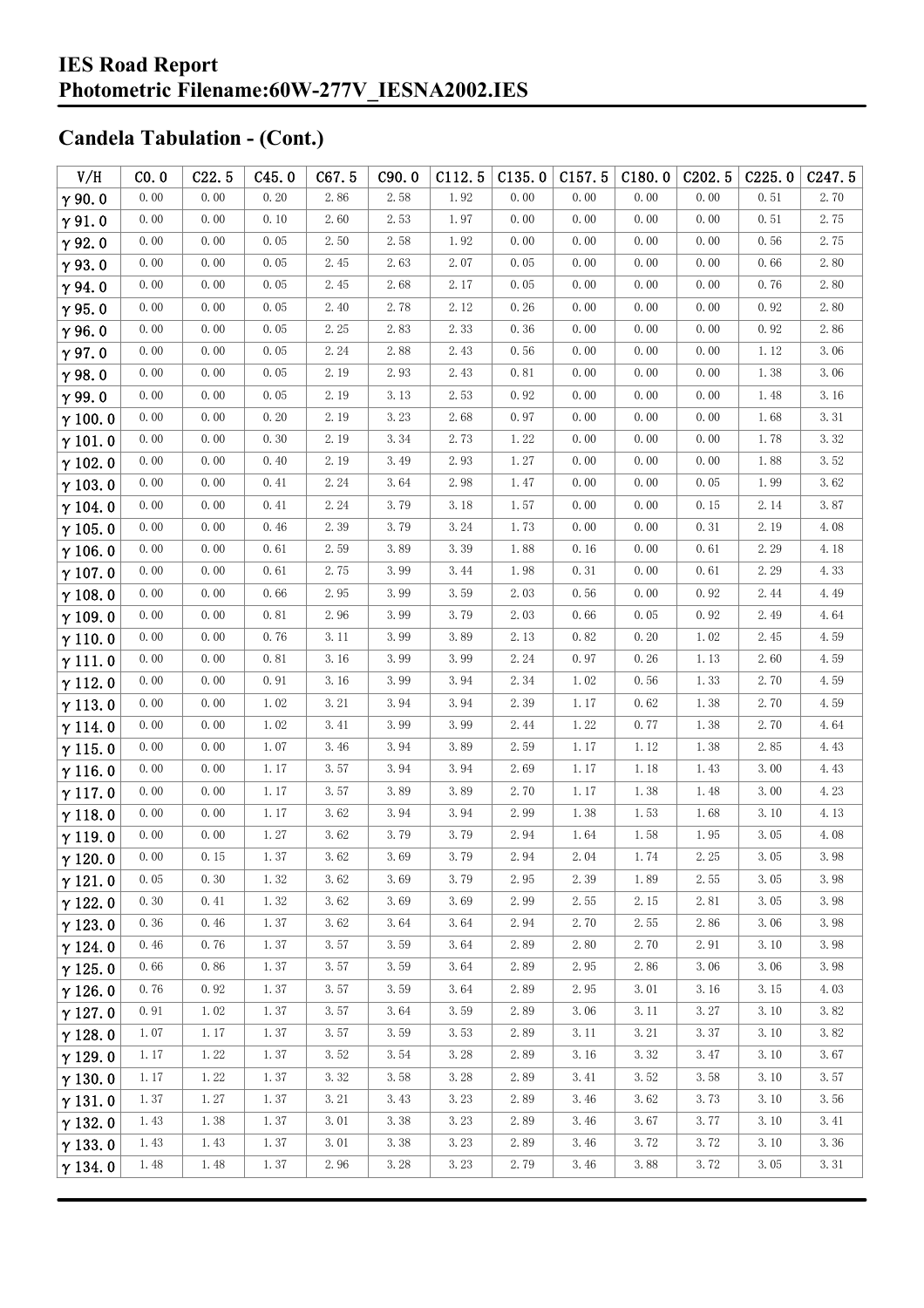| V/H            | CO.0 | C22.5 | C45.0 | C67.5    | C90.0 | C112.5 | C135.0               | C157.5   | C180.0 | C <sub>2</sub> 02.5 | C225.0   | C <sub>247.5</sub> |
|----------------|------|-------|-------|----------|-------|--------|----------------------|----------|--------|---------------------|----------|--------------------|
| $\gamma$ 135.0 | 1.88 | 1.63  | 1.37  | 2.96     | 3.23  | 3.23   | 2.84                 | 3.51     | 4.13   | 3.72                | 3.00     | 3.31               |
| $\gamma$ 136.0 | 1.99 | 1.63  | 1.37  | 2.91     | 3.13  | 3.28   | 2.69                 | 3.57     | 4.18   | 3.72                | 2.85     | 3.31               |
| $\gamma$ 137.0 | 2.09 | 1.63  | 1.37  | 2.91     | 3.13  | 3.28   | 2.64                 | 3.67     | 4.13   | 3.72                | 2.80     | 3.31               |
| $\gamma$ 138.0 | 2.24 | 1.68  | 1.37  | $2.\,91$ | 3.13  | 3.28   | 2.54                 | 3.71     | 4.13   | 3.72                | 2.75     | 3.31               |
| $\gamma$ 139.0 | 2.09 | 1.83  | 1.37  | 2.91     | 3.13  | 3.28   | 2.54                 | 3.61     | 4.13   | 3.72                | 2.75     | 3.31               |
| $\gamma$ 140.0 | 2.14 | 1.79  | 1.37  | 2.96     | 3.13  | 3.33   | 2.54                 | 3.56     | 4.13   | 3.72                | 2.75     | 3.31               |
| $\gamma$ 141.0 | 2.44 | 1.79  | 1.37  | 2.71     | 3.13  | 3.18   | 2.54                 | 3.56     | 4.18   | 3.72                | 2.75     | 3.31               |
| $\gamma$ 142.0 | 2.75 | 1.89  | 1.37  | 2.70     | 3.13  | 3.23   | 2.54                 | 3.56     | 4.23   | 3.72                | 2.80     | 3.31               |
| $\gamma$ 143.0 | 2.75 | 1.94  | 1.37  | 2.60     | 3.13  | 3.13   | 2.54                 | 3.56     | 4.38   | 3.72                | 2.80     | 3.31               |
| $\gamma$ 144.0 | 2.75 | 2.04  | 1.37  | 2.60     | 3.13  | 3.13   | 2.59                 | 3.56     | 4.38   | 3.72                | 2.96     | 3.26               |
| $\gamma$ 145.0 | 2.75 | 1.99  | 1.37  | 2.55     | 3.13  | 3.13   | 2.79                 | 3.56     | 4.43   | 3.72                | 3.16     | 3.31               |
| $\gamma$ 146.0 | 2.90 | 1.99  | 1.37  | 2.50     | 3.13  | 3.13   | 2.84                 | 3.56     | 4.43   | 3.72                | 3.21     | 3.21               |
| $\gamma$ 147.0 | 2.90 | 1.99  | 1.37  | 2.50     | 3.13  | 3.13   | 2.90                 | 3.56     | 4.48   | 3.72                | 3.41     | 3.21               |
| $\gamma$ 148.0 | 2.90 | 1.99  | 1.37  | 2.50     | 3.13  | 3.13   | 3.00                 | 3.56     | 4.38   | 3.72                | 3.61     | 3.16               |
| $\gamma$ 149.0 | 2.90 | 1.99  | 1.62  | 2.50     | 3.13  | 3.18   | 3.00                 | 3.46     | 4.38   | 3.72                | 3.77     | 3.16               |
| $\gamma$ 150.0 | 2.90 | 1.99  | 1.68  | 2.50     | 3.18  | 3.03   | 3.00                 | 3.31     | 4.22   | 3.72                | 3.76     | 3.16               |
| $\gamma$ 151.0 | 2.90 | 1.99  | 1.78  | 2.50     | 3.08  | 3.03   | 3.00                 | 3.26     | 3.97   | 3.72                | 3.66     | 3.06               |
| $\gamma$ 152.0 | 2.95 | 1.99  | 2.03  | 2.50     | 2.93  | 3.03   | 3.00                 | 3.16     | 3.67   | 3.72                | 3.66     | 3.01               |
| $\gamma$ 153.0 | 2.85 | 1.99  | 1.99  | 2.50     | 2.88  | 3.03   | 3.00                 | 3.21     | 3.67   | 3.72                | 3.66     | 3.01               |
| $\gamma$ 154.0 | 2.85 | 1.99  | 2.09  | 2.50     | 2.88  | 3.03   | 2.99                 | 3.16     | 3.62   | 3.73                | 3.66     | 3.01               |
| $\gamma$ 155.0 | 2.80 | 1.99  | 2.14  | 2.50     | 2.78  | 3.03   | 2.84                 | 3.16     | 3.51   | 3.78                | 3.61     | 3.01               |
| $\gamma$ 156.0 | 2.65 | 1.99  | 2.14  | 2.55     | 2.63  | 3.03   | 2.84                 | 3.16     | 3.41   | 3.67                | 3.61     | 3.01               |
| $\gamma$ 157.0 | 2.65 | 2.04  | 2.19  | 2.70     | 2.58  | 3.03   | 2.84                 | 3.16     | 3.26   | 3.47                | 3.26     | 3.01               |
| $\gamma$ 158.0 | 2.70 | 2.04  | 2.29  | 2.75     | 2.58  | 2.93   | 2.84                 | 3.16     | 3.01   | 3.37                | 3.15     | 3.01               |
| $\gamma$ 159.0 | 2.60 | 2.09  | 2.39  | 2.75     | 2.58  | 2.83   | 2.84                 | 3.16     | 3.01   | 3.32                | 3.10     | 3.01               |
| $\gamma$ 160.0 | 2.55 | 2.19  | 2.49  | 2.75     | 2.68  | 2.83   | 2.84                 | 3.16     | 3.01   | 3.21                | 3.10     | 3.01               |
| $\gamma$ 161.0 | 2.55 | 2.14  | 2.59  | 2.75     | 2.78  | 2.68   | 2.84                 | 3.16     | 3.01   | 3.11                | 3.10     | 3.01               |
| $\gamma$ 162.0 | 2.55 | 2.19  | 2.70  | 2.75     | 2.88  | 2.63   | 2.84                 | 3.16     | 3.01   | 3.11                | 3.10     | 3.06               |
| $\gamma$ 163.0 | 2.55 | 2.19  | 2.75  | 2.75     | 2.98  | 2.58   | 2.84                 | 3.16     | 3.01   | 3.11                | 3.10     | 3.06               |
| $\gamma$ 164.0 | 2.55 | 2.35  | 2.85  | 2.80     | 2.98  | 2.63   | 2.84                 | 3.16     | 3.01   | 3.11                | 3.10     | 3.06               |
| $\gamma$ 165.0 | 2.55 | 2.30  | 2.90  | 2.75     | 2.93  | 2.73   | $2.\,\allowbreak 84$ | $3.16\,$ | 3.01   | $3.\,12$            | $3.10\,$ | 3.11               |
| $\gamma$ 166.0 | 2.50 | 2.40  | 2.90  | 2.70     | 3.08  | 2.79   | 2.84                 | 3.21     | 3.01   | 3.22                | 3.11     | 3.17               |
| $\gamma$ 167.0 | 2.50 | 2.75  | 2.95  | 2.70     | 3.28  | 3.14   | 2.95                 | 3.27     | 3.17   | 3.37                | 3.27     | 3.48               |
| $\gamma$ 168.0 | 2.55 | 2.91  | 3.05  | 2.75     | 3.28  | 3.34   | 3.25                 | 3.72     | 3.57   | 3.78                | 3.72     | 3.78               |
| $\gamma$ 169.0 | 2.75 | 3.11  | 3.26  | 2.80     | 3.34  | 3.34   | 3.40                 | 4.02     | 3.98   | 3.93                | 3.92     | 4.03               |
| $\gamma$ 170.0 | 3.01 | 3.26  | 3.51  | 2.85     | 3.69  | 3.59   | 3.55                 | 3.97     | 4.23   | 4.39                | 4.12     | 3.98               |
| $\gamma$ 171.0 | 3.21 | 3.32  | 3.61  | 2.91     | 3.79  | 3.69   | 3.71                 | 3.97     | 4.28   | 4.49                | 4.07     | 3.98               |
| $\gamma$ 172.0 | 3.51 | 3.47  | 3.56  | 3.01     | 3.79  | 3.69   | 3.71                 | 3.97     | 4.28   | 4.59                | 4.12     | 4.02               |
| $\gamma$ 173.0 | 3.57 | 3.52  | 3.66  | 2.96     | 3.79  | 3.69   | 3.76                 | 3.97     | 4.08   | 4.59                | 3.87     | 3.92               |
| $\gamma$ 174.0 | 3.67 | 3.57  | 3.66  | 3.01     | 3.79  | 3.69   | 3.66                 | 3.97     | 4.07   | 4.49                | 3.92     | 3.82               |
| $\gamma$ 175.0 | 3.67 | 3.72  | 3.71  | 3.06     | 3.79  | 3.69   | 3.66                 | 4.02     | 3.92   | 4.49                | 3.77     | 3.82               |
| $\gamma$ 176.0 | 3.77 | 3.72  | 3.82  | 3.16     | 3.74  | 3.74   | 3.66                 | 3.77     | 3.77   | 4.28                | 3.77     | 3.82               |
| $\gamma$ 177.0 | 3.82 | 3.72  | 3.77  | 3.16     | 3.64  | 3.64   | 3.66                 | 3.72     | 3.77   | 3.98                | 3.77     | 3.77               |
| $\gamma$ 178.0 | 3.82 | 3.72  | 3.77  | 3.16     | 3.64  | 3.54   | 3.66                 | 3.72     | 3.66   | 3.83                | 3.72     | 3.77               |
| $\gamma$ 179.0 | 3.82 | 3.72  | 3.77  | 3.16     | 3.64  | 3.49   | 3.66                 | 3.72     | 3.52   | 3.83                | 3.72     | 3.77               |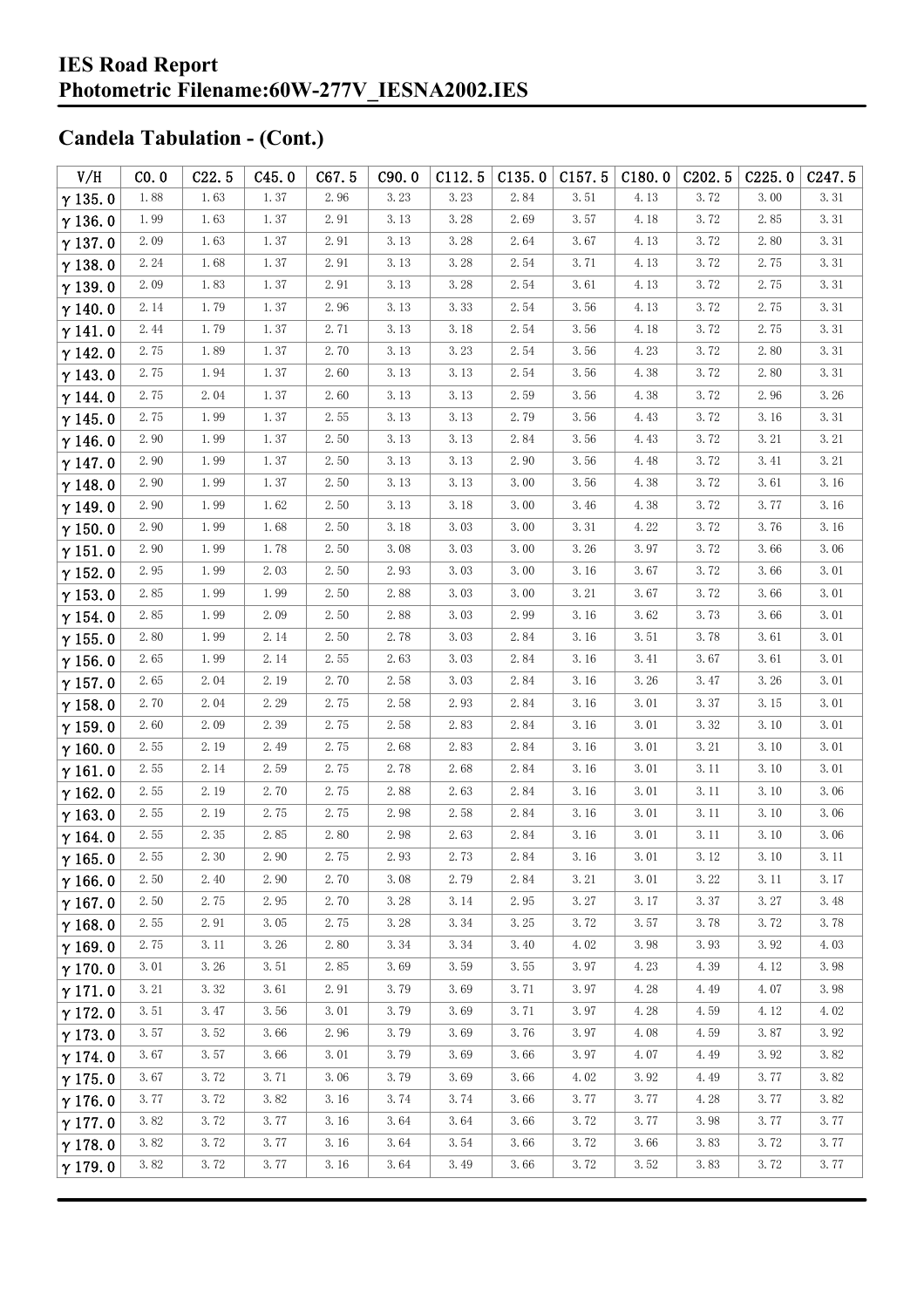| V/H            | CO.0               | C22.5              | C45.0   | C67.5   | C90.0 | C112.5               | C135.0 | C157.5 | C180.0 | C <sub>2</sub> 02.5 | C225.0 | C <sub>247.5</sub> |
|----------------|--------------------|--------------------|---------|---------|-------|----------------------|--------|--------|--------|---------------------|--------|--------------------|
| $\gamma$ 180.0 | 3.82               | 3.82               | 3.82    | 3.82    | 3.82  | $3.\,\allowbreak 82$ | 3.82   | 3.82   | 3.82   | 3.82                | 3.82   | 3.82               |
| V/H            | C <sub>270.0</sub> | C <sub>292.5</sub> | C315.0  | C337.5  |       |                      |        |        |        |                     |        |                    |
| $\gamma$ 0.0   | 2135.46            | 2135.46            | 2135.46 | 2135.46 |       |                      |        |        |        |                     |        |                    |
| $\gamma$ 1.0   | 2135.63            | 2145.77            | 2155.85 | 2161.87 |       |                      |        |        |        |                     |        |                    |
| $\gamma$ 2.0   | 2134.21            | 2155.00            | 2173.94 | 2185.63 |       |                      |        |        |        |                     |        |                    |
| $\gamma$ 3.0   | 2133.23            | 2163.58            | 2190.92 | 2208.47 |       |                      |        |        |        |                     |        |                    |
| $\gamma$ 4.0   | 2132.21            | 2171.87            | 2207.71 | 2232.32 |       |                      |        |        |        |                     |        |                    |
| $\gamma$ 5.0   | 2130.26            | 2179.34            | 2223.62 | 2255.70 |       |                      |        |        |        |                     |        |                    |
| $\gamma$ 6.0   | 2129.23            | 2186.14            | 2238.51 | 2278.01 |       |                      |        |        |        |                     |        |                    |
| $\gamma$ 7.0   | 2129.47            | 2195.01            | 2254.30 | 2298.30 |       |                      |        |        |        |                     |        |                    |
| $\gamma$ 8.0   | 2130.11            | 2204.08            | 2270.06 | 2316.40 |       |                      |        |        |        |                     |        |                    |
| $\gamma$ 9.0   | 2130.28            | 2212.31            | 2285.55 | 2333.68 |       |                      |        |        |        |                     |        |                    |
| $\gamma$ 10.0  | 2129.04            | 2221.76            | 2301.13 | 2349.94 |       |                      |        |        |        |                     |        |                    |
| $\gamma$ 11.0  | 2128.67            | 2233.18            | 2315.82 | 2367.34 |       |                      |        |        |        |                     |        |                    |
| $\gamma$ 12.0  | 2128.16            | 2245.56            | 2328.75 | 2384.75 |       |                      |        |        |        |                     |        |                    |
| $\gamma$ 13.0  | 2129.13            | 2257.66            | 2342.57 | 2400.80 |       |                      |        |        |        |                     |        |                    |
| $\gamma$ 14.0  | 2130.34            | 2269.45            | 2356.22 | 2415.97 |       |                      |        |        |        |                     |        |                    |
| $\gamma$ 15.0  | 2132.62            | 2281.17            | 2369.80 | 2429.12 |       |                      |        |        |        |                     |        |                    |
| $\gamma$ 16.0  | 2138.49            | 2291.72            | 2383.27 | 2441.73 |       |                      |        |        |        |                     |        |                    |
| $\gamma$ 17.0  | 2145.08            | 2302.87            | 2397.36 | 2454.79 |       |                      |        |        |        |                     |        |                    |
| $\gamma$ 18.0  | 2153.17            | 2313.55            | 2410.43 | 2466.90 |       |                      |        |        |        |                     |        |                    |
| $\gamma$ 19.0  | 2163.11            | 2325.23            | 2422.92 | 2479.16 |       |                      |        |        |        |                     |        |                    |
| $\gamma$ 20.0  | 2174.19            | 2336.05            | 2436.52 | 2493.30 |       |                      |        |        |        |                     |        |                    |
| $\gamma$ 21.0  | 2184.60            | 2347.94            | 2450.91 | 2510.08 |       |                      |        |        |        |                     |        |                    |
| $\gamma$ 22.0  | 2196.44            | 2360.94            | 2463.79 | 2526.58 |       |                      |        |        |        |                     |        |                    |
| $\gamma$ 23.0  | 2210.63            | 2374.56            | 2475.50 | 2542.64 |       |                      |        |        |        |                     |        |                    |
| $\gamma$ 24.0  | 2222.62            | 2388.91            | 2485.44 | 2556.45 |       |                      |        |        |        |                     |        |                    |
| $\gamma$ 25.0  | 2235.62            | 2403.08            | 2494.20 | 2567.72 |       |                      |        |        |        |                     |        |                    |
| $\gamma$ 26.0  | 2248.00            | 2417.38            | 2503.74 | 2578.35 |       |                      |        |        |        |                     |        |                    |
| $\gamma$ 27.0  | 2259.28            | 2430.40            | 2512.91 | 2589.97 |       |                      |        |        |        |                     |        |                    |
| $\gamma$ 28.0  | 2272.28            | 2442.07            | 2521.64 | 2600.13 |       |                      |        |        |        |                     |        |                    |
| $\gamma$ 29.0  | 2284.69            | 2452.36            | 2530.88 | 2608.00 |       |                      |        |        |        |                     |        |                    |
| $\gamma$ 30.0  | 2296.28            | 2459.92            | 2540.27 | 2611.16 |       |                      |        |        |        |                     |        |                    |
| $\gamma$ 31.0  | 2308.80            | 2467.36            | 2548.29 | 2611.00 |       |                      |        |        |        |                     |        |                    |
| $\gamma$ 32.0  | 2320.80            | 2476.06            | 2553.40 | 2610.40 |       |                      |        |        |        |                     |        |                    |
| $\gamma$ 33.0  | 2332.74            | 2484.19            | 2555.67 | 2608.23 |       |                      |        |        |        |                     |        |                    |
| $\gamma$ 34.0  | 2346.42            | 2492.65            | 2555.94 | 2601.16 |       |                      |        |        |        |                     |        |                    |
| $\gamma$ 35.0  | 2359.72            | 2499.92            | 2553.66 | 2591.30 |       |                      |        |        |        |                     |        |                    |
| $\gamma$ 36.0  | 2372.53            | 2506.51            | 2549.45 | 2577.18 |       |                      |        |        |        |                     |        |                    |
| $\gamma$ 37.0  | 2385.27            | 2515.97            | 2543.18 | 2559.05 |       |                      |        |        |        |                     |        |                    |
| $\gamma$ 38.0  | 2396.46            | 2524.00            | 2536.31 | 2538.96 |       |                      |        |        |        |                     |        |                    |
| $\gamma$ 39.0  | 2407.05            | 2530.92            | 2528.59 | 2518.47 |       |                      |        |        |        |                     |        |                    |
| $\gamma$ 40.0  | 2413.68            | 2535.47            | 2520.88 | 2497.00 |       |                      |        |        |        |                     |        |                    |
| $\gamma$ 41.0  | 2418.51            | 2539.27            | 2514.98 | 2472.67 |       |                      |        |        |        |                     |        |                    |
| $\gamma$ 42.0  | 2419.92            | 2545.19            | 2511.57 | 2446.00 |       |                      |        |        |        |                     |        |                    |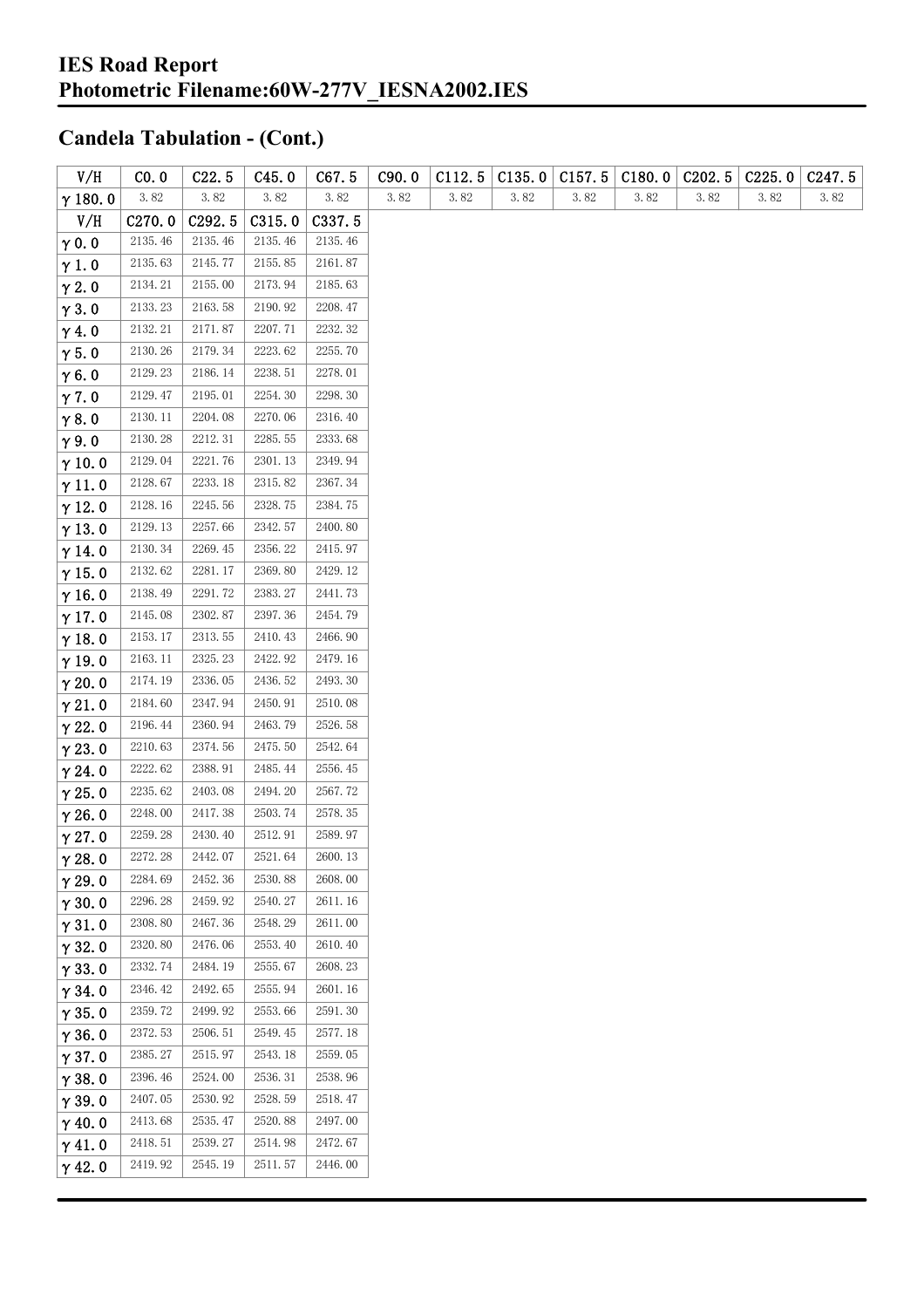| V/H            | C270.0  | C292.5  | C315.0  | C <sub>337.5</sub> |
|----------------|---------|---------|---------|--------------------|
| $\gamma$ 43. 0 | 2420.12 | 2553.50 | 2509.28 | 2417.98            |
| $\gamma$ 44.0  | 2419.83 | 2559.10 | 2505.31 | 2390.52            |
| $\gamma$ 45. 0 | 2417.21 | 2560.71 | 2501.84 | 2360.10            |
| γ46.0          | 2417.10 | 2562.45 | 2495.75 | 2324.27            |
| $\gamma$ 47. 0 | 2414.69 | 2563.29 | 2488.70 | 2282.90            |
| $\gamma$ 48.0  | 2412.60 | 2564.13 | 2483.69 | 2237.89            |
| γ49.0          | 2408.58 | 2564.25 | 2472.95 | 2186.05            |
| $\gamma$ 50. 0 | 2405.93 | 2560.43 | 2458.38 | 2131.68            |
| $\gamma$ 51. 0 | 2401.98 | 2555.18 | 2439.21 | 2076.17            |
| $\gamma$ 52. 0 | 2400.29 | 2547.83 | 2412.03 | 2022.44            |
| $\gamma$ 53. 0 | 2395.66 | 2537.48 | 2383.01 | 1968.22            |
| $\gamma$ 54. 0 | 2390.14 | 2524.80 | 2352.83 | 1912.90            |
| $\gamma$ 55. 0 | 2385.54 | 2510.69 | 2318.91 | 1856.33            |
| γ56.0          | 2380.18 | 2496.38 | 2281.80 | 1796.75            |
| γ57.0          | 2375.31 | 2479.10 | 2243.92 | 1728.06            |
| $\gamma$ 58.0  | 2370.44 | 2462.52 | 2203.75 | 1640.18            |
| $\gamma$ 59.0  | 2364.67 | 2438.69 | 2162.48 | 1528.87            |
| γ60.0          | 2355.99 | 2414.72 | 2117.93 | 1392.99            |
| $\gamma$ 61. 0 | 2348.36 | 2387.91 | 2067.70 | 1233.80            |
| $\gamma$ 62. 0 | 2339.87 | 2359.52 | 2009.83 | 1066.76            |
| $\gamma$ 63.0  | 2328.09 | 2332.38 | 1945.62 | 901.21             |
| γ64.0          | 2314.66 | 2306.94 | 1872.57 | 738.69             |
| γ65.0          | 2302.37 | 2277.21 | 1790.85 | 588.60             |
| γ66.0          | 2290.16 | 2243.30 | 1696.09 | 447.79             |
| $\gamma$ 67. 0 | 2279.69 | 2204.33 | 1585.54 | 316.26             |
| γ68.0          | 2269.49 | 2162.34 | 1458.06 | 230.54             |
| γ69.0          | 2261.76 | 2116.69 | 1320.02 | 169.53             |
| $\gamma$ 70. 0 | 2252.90 | 2067.04 | 1182.56 | 122.83             |
| $\gamma$ 71.0  | 2239.40 | 2014.87 | 1031.45 | 91.80              |
| $\gamma$ 72.0  | 2207.97 | 1958.85 | 875.42  | 74.23              |
| 73.0           | 2124.75 | 1898.68 | 711.78  | 66.17              |
| γ74.0          | 1959.99 | 1834.47 | 607.06  | 60.27              |
| $\gamma$ 75.0  | 1646.36 | 1758.20 | 514.06  | 54.53              |
| $\gamma$ 76. 0 | 1352.41 | 1584.78 | 400.96  | 48.14              |
| $\gamma$ 77. 0 | 1094.55 | 1387.27 | 298.84  | 41.84              |
| $\gamma$ 78.0  | 963.42  | 1193.27 | 199.22  | 36.76              |
| $\gamma$ 79.0  | 811.87  | 1021.22 | 98.92   | 32.33              |
| γ80.0          | 556.67  | 772.01  | 53.02   | 25.86              |
| γ81.0          | 375.78  | 562.38  | 35.16   | 17.30              |
| $\gamma$ 82. 0 | 238.76  | 391.68  | 26.13   | 8.99               |
| $\gamma$ 83. O | 153.82  | 219.31  | 15.86   | 2.46               |
| γ84. O         | 74.23   | 108.64  | 7.14    | 0.91               |
| γ85.0          | 18.21   | 41.73   | 3.09    | 0.61               |
| $\gamma$ 86.0  | 7.50    | 10.56   | 2.44    | 0.15               |
| γ87.0          | 5.43    | 5.19    | 1.43    | 0.00               |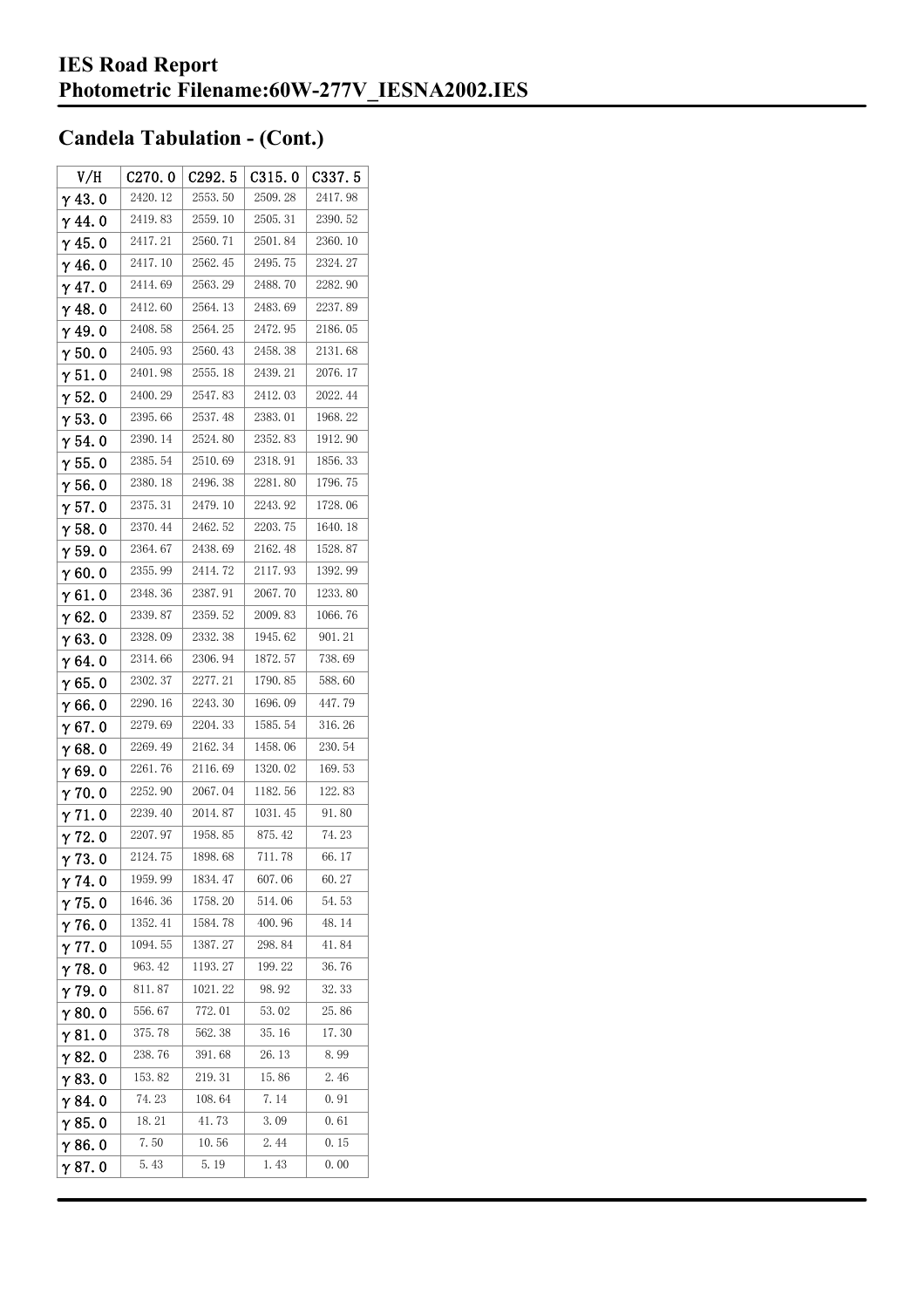| V/H             | C270.0 | C <sub>292.5</sub> | C315.0 | C337.5 |
|-----------------|--------|--------------------|--------|--------|
| $\gamma$ 88.0   | 4.32   | 3.37               | 0.57   | 0.00   |
| $\gamma$ 89.0   | 3.16   | 2.84               | 0.21   | 0.00   |
| $\gamma$ 90. 0  | 3.08   | 2.58               | 0.15   | 0.00   |
| $\gamma$ 91.0   | 2.93   | 2.38               | 0.10   | 0.00   |
| γ92.0           | 2.93   | 2.33               | 0.05   | 0.00   |
| $\gamma$ 93. O  | 2.93   | 2.22               | 0.10   | 0.00   |
| $\gamma$ 94.0   | 2.78   | 2.22               | 0.00   | 0.00   |
| $\gamma$ 95.0   | 2.83   | 2.07               | 0.00   | 0.00   |
| $\gamma$ 96.0   | 2.88   | 2.12               | 0.00   | 0.00   |
| γ97.0           | 3.03   | 2.12               | 0.00   | 0.00   |
| $\gamma$ 98.0   | 3.03   | 2.12               | 0.00   | 0.00   |
| γ99.0           | 3.33   | 2.12               | 0.00   | 0.00   |
| $\gamma$ 100.0  | 3.43   | 2.12               | 0.00   | 0.00   |
| $\gamma$ 101.0  | 3.49   | 2.12               | 0.05   | 0.00   |
| $\gamma$ 102.0  | 3.69   | 2.12               | 0.10   | 0.00   |
| $\gamma$ 103. 0 | 3.84   | 2.17               | 0.20   | 0.00   |
| $\gamma$ 104. 0 | 4.24   | 2.17               | 0.15   | 0.00   |
| $\gamma$ 105. 0 | 4.34   | 2.27               | 0.30   | 0.00   |
| $\gamma$ 106.0  | 4.50   | 2.62               | 0.35   | 0.00   |
| $\gamma$ 107. 0 | 4.70   | 2.78               | 0.36   | 0.00   |
| $\gamma$ 108. 0 | 4.90   | 2.78               | 0.41   | 0.00   |
| $\gamma$ 109.0  | 4.95   | 2.83               | 0.46   | 0.00   |
| $\gamma$ 110. 0 | 5.00   | 2.88               | 0.46   | 0.00   |
| γ111.0          | 5.30   | 3.03               | 0.46   | 0.00   |
| $\gamma$ 112. 0 | 5.30   | 3.03               | 0.60   | 0.00   |
| $\gamma$ 113. 0 | 5.30   | 3. 13              | 0.76   | 0.00   |
| $\gamma$ 114.0  | 5.30   | 3.13               | 0.81   | 0.00   |
| $\gamma$ 115. 0 | 5.30   | 3.13               | 0.91   | 0.00   |
| γ116.0          | 5.30   | 3.13               | 1.01   | 0.00   |
| $\gamma$ 117.0  | 5.30   | 3.13               | 1.06   | 0.00   |
| $\gamma$ 118.0  | 5.30   | 3. 13              | 1. 17  | 0.00   |
| $\gamma$ 119.0  | 5.30   | 3.13               | 1.12   | 0.00   |
| $\gamma$ 120.0  | 5.30   | 3.13               | 1.37   | 0.15   |
| $\gamma$ 121.0  | 5.30   | 3. 13              | 1.32   | 0.51   |
| $\gamma$ 122. 0 | 5.30   | 3. 13              | 1.32   | 0.56   |
| $\gamma$ 123.0  | 5.30   | 3. 13              | 1.32   | 0.51   |
| $\gamma$ 124.0  | 5.35   | 3.13               | 1.32   | 0.56   |
| $\gamma$ 125.0  | 5.16   | 3.13               | 1.32   | 0.56   |
| $\gamma$ 126. 0 | 5.15   | 3.13               | 1.32   | 0.61   |
| $\gamma$ 127.0  | 5.15   | 3. 13              | 1.32   | 0.76   |
| $\gamma$ 128.0  | 5.20   | 3. 13              | 1.32   | 0.71   |
| $\gamma$ 129.0  | 5.15   | 3. 13              | 1.32   | 0.86   |
| $\gamma$ 130.0  | 5.00   | 3.03               | 1.32   | 0.87   |
| $\gamma$ 131.0  | 4.85   | 2.93               | 1.32   | 1.17   |
| $\gamma$ 132. 0 | 4.70   | 2.93               | 1.32   | 1.27   |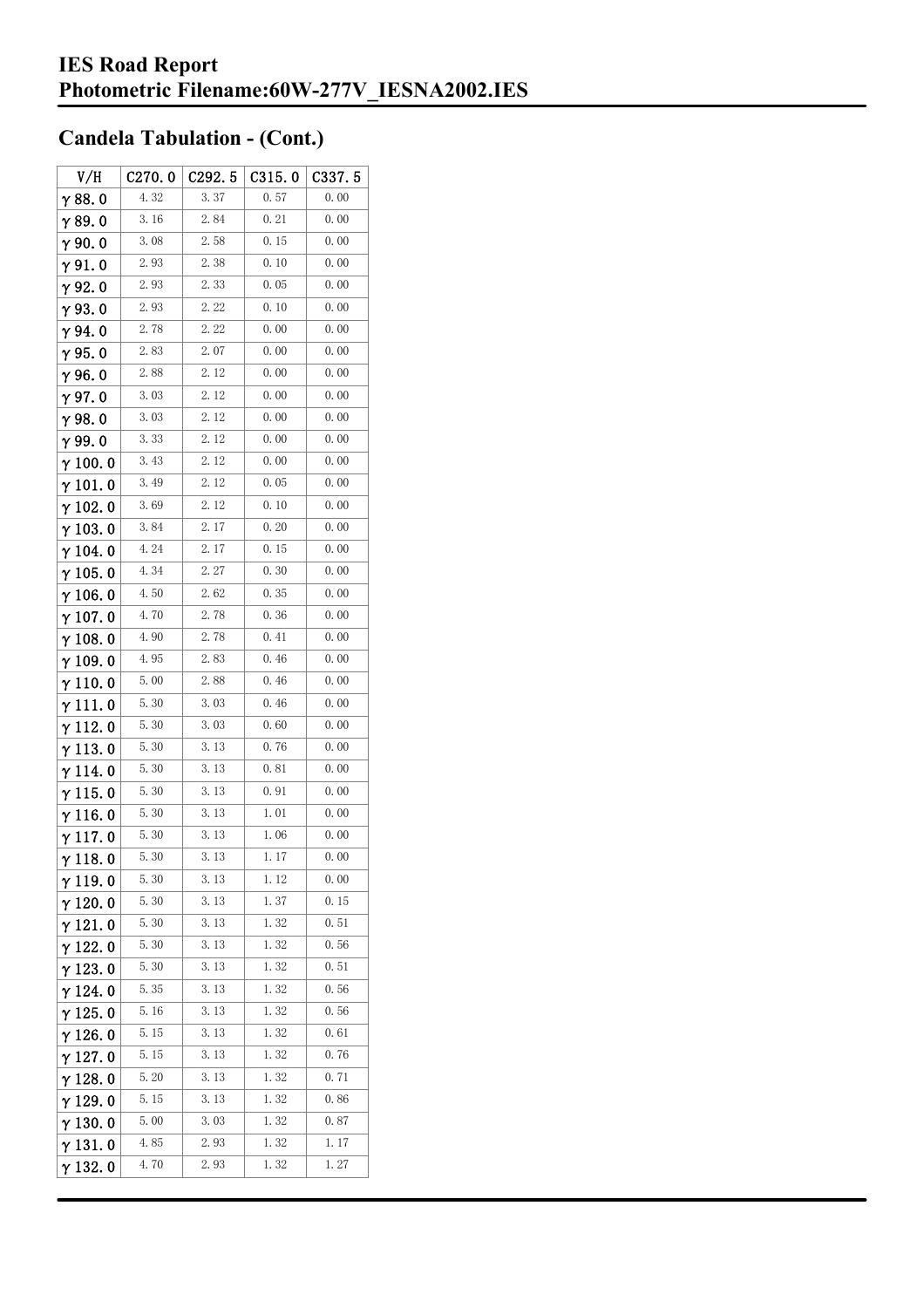| V/H             | C270.0 | C <sub>292.5</sub>   | C315.0 | C337. 5 |
|-----------------|--------|----------------------|--------|---------|
| $\gamma$ 133.0  | 4.60   | 2. 73                | 1.32   | 1.27    |
| $\gamma$ 134.0  | 4.45   | 2.68                 | 1.32   | 1.27    |
| $\gamma$ 135. 0 | 4.35   | 2.68                 | 1.37   | 1.32    |
| $\gamma$ 136. 0 | 4.34   | 2.68                 | 1.37   | 1.47    |
| $\gamma$ 137.0  | 4.39   | 2.68                 | 1.37   | 1.48    |
| $\gamma$ 138. 0 | 4.20   | 2.68                 | 1.37   | 1.53    |
| $\gamma$ 139. 0 | 4.19   | 2.68                 | 1.37   | 1.48    |
| $\gamma$ 140.0  | 4.14   | 2.63                 | 1.37   | 1.63    |
| $\gamma$ 141.0  | 4.04   | 2.48                 | 1.37   | 1.78    |
| $\gamma$ 142.0  | 3.84   | 2.27                 | 1.37   | 1.88    |
| γ143.0          | 3.89   | 2.17                 | 1.37   | 1.83    |
| γ144.0          | 3.84   | 2.07                 | 1.37   | 1.83    |
| γ 145. 0        | 3.74   | 2.07                 | 1.42   | 1.83    |
| $\gamma$ 146. 0 | 3.69   | $2.\,\allowbreak 02$ | 1.42   | 1.83    |
| γ147.0          | 3.69   | 2.02                 | 1.47   | 1.83    |
| $\gamma$ 148. 0 | 3.54   | 1.97                 | 1.77   | 1.83    |
| $\gamma$ 149.0  | 3.54   | 1.97                 | 1.93   | 1.83    |
| $\gamma$ 150. 0 | 3.54   | 1.97                 | 1.93   | 1.83    |
| $\gamma$ 151.0  | 3.34   | 1.97                 | 2.08   | 1.93    |
| $\gamma$ 152.0  | 3.28   | 2.02                 | 2.18   | 1.98    |
| $\gamma$ 153. 0 | 3.23   | 2.07                 | 2.28   | 1.99    |
| γ 154. 0        | 2.93   | 2.02                 | 2.28   | 2.09    |
| $\gamma$ 155. 0 | 2.73   | 2.02                 | 2.44   | 2.04    |
| $\gamma$ 156. 0 | 2.68   | 2.07                 | 2.44   | 2.04    |
| $\gamma$ 157. 0 | 2.48   | 2. 17                | 2.69   | 2.04    |
| $\gamma$ 158.0  | 2.48   | 2. 17                | 2.69   | 2.09    |
| $\gamma$ 159.0  | 2.48   | 2.17                 | 2.74   | 2.09    |
| $\gamma$ 160.0  | 2.53   | 2.17                 | 2.74   | 2.09    |
| $\gamma$ 161.0  | 2.63   | 2.22                 | 2.79   | 2.09    |
| $\gamma$ 162.0  | 2.82   | 2.27                 | 2.79   | 2.09    |
| $\gamma$ 163.0  | 2.78   | 2.37                 | 2.79   | 2.14    |
| $\gamma$ 164.0  | 2.78   | 2.42                 | 2.79   | 2. 24   |
| $\gamma$ 165.0  | 2.78   | 2.48                 | 2.89   | 2.19    |
| $\gamma$ 166.0  | 2.83   | 2.48                 | 2.84   | 2.19    |
| $\gamma$ 167.0  | 2.83   | 2.72                 | 2.99   | 2.29    |
| $\gamma$ 168.0  | 2.93   | 2.88                 | 3.10   | 2.59    |
| γ169.0          | 3.03   | 2.98                 | 3.30   | 2.94    |
| $\gamma$ 170.0  | 3.08   | 3.03                 | 3.40   | 3.15    |
| $\gamma$ 171. 0 | 3.23   | 3.08                 | 3.55   | 3.36    |
| $\gamma$ 172. 0 | 3.33   | 3.08                 | 3.55   | 3.51    |
| $\gamma$ 173.0  | 3.43   | 3. 23                | 3.70   | 3.61    |
| γ 174. 0        | 3.43   | 3.23                 | 3.76   | 3.61    |
| $\gamma$ 175.0  | 3.48   | 3.49                 | 3.76   | 3.61    |
| γ176.0          | 3.44   | 3.59                 | 3.76   | 3.71    |
| γ177.0          | 3.43   | 3.59                 | 3.76   | 3.67    |